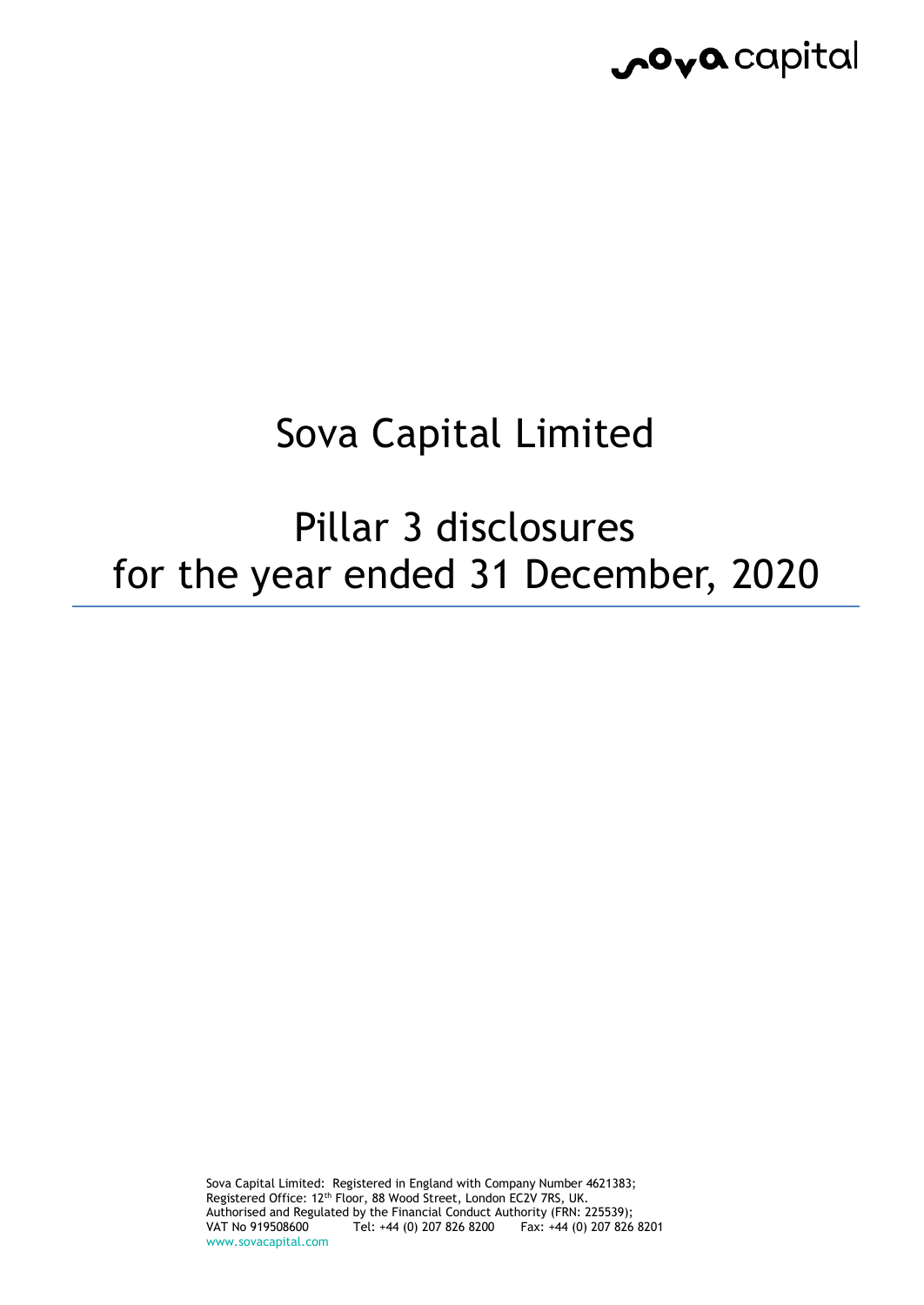# ova capital

### <span id="page-1-0"></span>**Contents**

| 1. |  |
|----|--|
| 2. |  |
| 3. |  |
| 4. |  |
| 5. |  |
| 6. |  |
| 7. |  |
| 8. |  |
| 9. |  |
|    |  |
|    |  |
|    |  |
|    |  |
|    |  |
|    |  |
|    |  |
|    |  |
|    |  |
|    |  |
|    |  |
|    |  |
|    |  |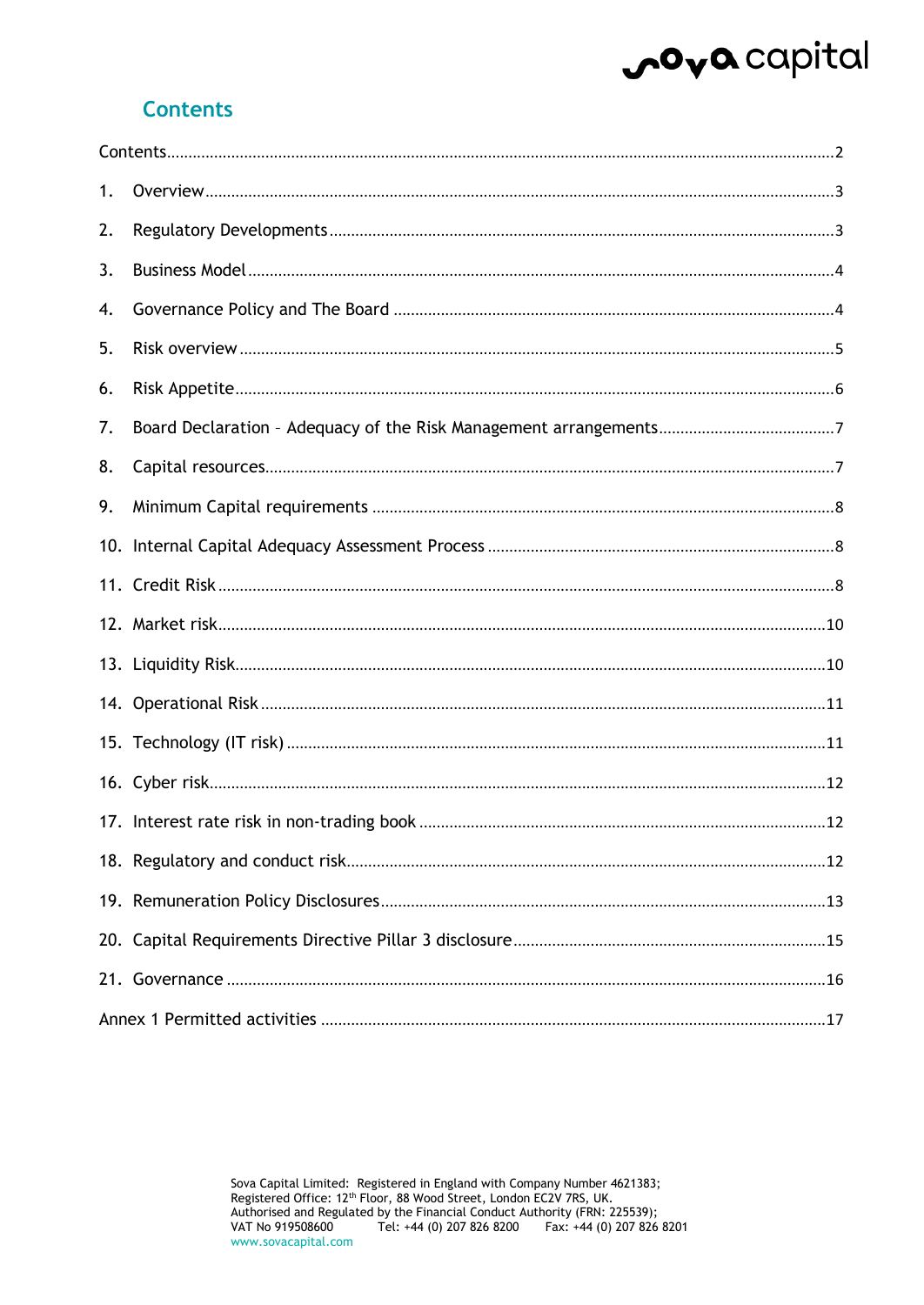### <span id="page-2-0"></span>**1. Overview**

These disclosures are made as at 31 December 2020. The Pillar 3 Disclosures are prepared on an individual (solo) basis.

In accordance with the requirements of Title VII Chapter 2 of Directive 2013/36/EU on access to the activity of credit institutions and the prudential supervision of credit institutions and investment firms, amending Directive 2002/87/EC and repealing Directives 2006/48/EC and 2006/49/EC (the "Regulations") and the Final report on the guidelines on disclosure requirements under Part Eight of Regulation (EU) No 575/2013 issued in December 2017 and amended in June 2017 by the European Banking Authority ("Guidelines"), the disclosures included in this website relate to Sova Capital Limited ("SCL", "Sova" or "the Firm") (previously known as Otkritie Capital International Limited) and are required to be made on at least an annual basis.

These disclosures constitute the  $3<sup>rd</sup>$  pillar set by the Basel Accord:

- **Pillar 1** (minimum capital requirement) of the standards sets out the minimum capital requirements covering credit, market and fixed overhead requirement risk.
- **Pillar 2** (supervisory review process) requires institutions and supervisors to take a view on whether a bank should hold additional capital against risks not covered in Pillar 1 and to take action accordingly within the Internal Capital Adequacy Assessment Process (ICAAP).
- **Pillar 3** (market discipline) disclosures that allow market participants to assess the scope of application by an institution of the Basel framework and the rules in their jurisdiction, their capital condition, risk exposures and risk management processes and hence their capital adequacy.

These disclosures have been put together to explain the basis of the preparation and disclosure of certain capital requirements and provide information about the management of certain risks and for no other purpose. These disclosures are not subject to audit; they do not constitute any form of audited financial statement and have been produced solely for the purpose of satisfying the Regulations.

Under this regulatory obligation the Firm is obliged to provide information on its risk management, capital structure, capital adequacy and risk exposures, as well as the most important characteristics of the Firm's corporate governance including its remuneration system.

The purpose of these disclosures is to promote market discipline and to improve transparency of market participants. The Board of Directors (the "Board") are responsible for the Firm's system of internal control and for ensuring its effectiveness. The risk management framework adopted within the Firm can provide reasonable, but not absolute, assurance against material financial misstatement or loss and is designed to manage not eliminate risk.

These disclosures will be reviewed annually, as a minimum, in conjunction with the publication of the Annual Report and, if appropriate, more frequently. These disclosures are not subject to audit and do not constitute any form of financial statement.

Following the end of the transition period following the UK's withdrawal from the EU, any reference to EU regulations and directives (including technical standards) should be read as a reference to the UK's version of such regulation and/or directive, as onshored into UK law under the European Union (Withdrawal) Act 2018, as amended.

### <span id="page-2-1"></span>**2. Regulatory Developments**

#### **The UK's withdrawal from the EU**

On 31 December 2020, the UK ceased to be subject to the EU's legal and regulatory framework. In preparation for this, Her Majesty's Treasury ('HMT'), the Prudential Regulation Authority ('PRA') and the Financial Conduct Authority ('FCA') undertook an exercise of converting all of the EU's existing legislation into UK law, regulatory rules and guidance which broadly entered into force on 31 December 2020.

Only those parts of the EU's framework that were published and in force on 31 December 2020 have been imported into the UK's framework. This includes any rules contained in EU Directives, Regulations, Regulatory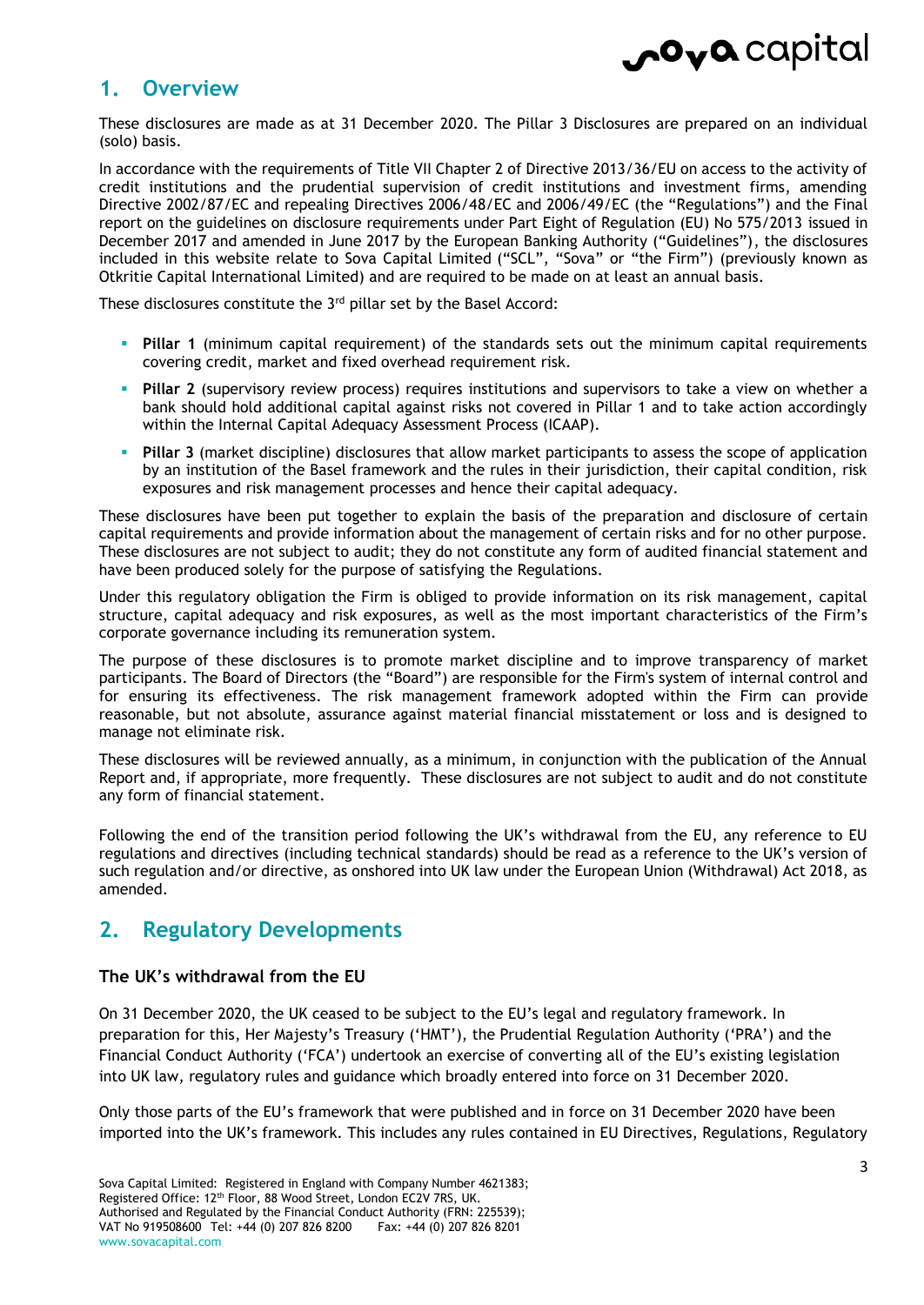Technical Standards ('RTS') and Implementing Technical Standards ('ITS'). In some circumstances, the EU's framework has been amended, principally to make the legislation operable in the UK, but also to reflect the EU's new status as a 'third country' under UK law. Any legislation that was published but not in force on or before the 31 December has not been incorporated into UK law.

In November 2020, the UK made a series of equivalence decisions in relation to the EU, which applied from 31 December 2020. The decisions serve to negate potential RWA uplifts in relation to risk weights for exposures to financial institutions in the EU and give clarity on the continued application of credit valuation adjustment ('CVA') exemptions for intra-group exposures between the UK and the EU.

### <span id="page-3-0"></span>**3. Business Model**

Sova Capital Limited was authorised by the FCA (reference number 225539) to provide regulated products and services on 26 March 2004. The list of the services the Firm is authorised to provide is set out in Annex 1.

The firm is a core company of Sova Group which includes Sova Capital Limited (UK), Sova Asset Management (Cyprus) and Sova VC (Luxembourg). The group has common shareholders with Concern ROSSIUM, a group of companies headquartered in Russia.

The core activity of the Group is acting as a financial services provider across fixed income, equities, commodities, foreign exchange, derivatives both exchange traded and over the counter, structured products, financing and prime services including custody, clearing and settlement, electronic access and execution services. The Group's three most financially important activities are proprietary trading, broking and financing.

### <span id="page-3-1"></span>**4. Governance Policy and The Board**

The Board recognises the importance of high standards of corporate governance. It considers that the firm's success is enhanced by the imposition of a strong corporate governance framework which is essential for the effective running of the company. This is achieved through its own decision-making and delegating certain responsibilities to Board Committees and by the authority to manage to the Chief Executive.

The Board has overall responsibility for the Firm's system of internal controls, the objectives of which are the safeguarding of the Firm's assets, the maintenance of proper accounting records and the availability of reliable financial information for use within the business and publication; and ultimately to prevent and mitigate the risk of business failure.

The Sova Board is sufficiently diverse, regarding a blend of age, gender, ethnicity, geographical location, and independence. Collectively the Board has a mix of skills, expertise and experience to ensure it is equipped to guide the business and strategy of the company.

SCL's corporate governance framework consists of several levels, which include the Board, Board Committees, Executive Committee and Management Committees. The following committees execute risk oversight:

- **Board Risk and Compliance Committee ("BRCC")**
- **Board Audit Committee ("BAC")**
- **Remuneration Committee ("RemCo")**
- **-** Nomination Committee ("NomCom")
- **EXECUTEL COMMITTEE ("EXCO")**
- Risk Management & Compliance Committee ("RMCC")

The system of internal controls is designed to manage rather than eliminate the risk of failure to achieve business objectives and provide reasonable assurance against material misstatement and loss, as well as to prevent and detect fraud and other irregularities.

The Board, Board committees, Executive Committee and Management Committees regularly review the effectiveness of SCL's internal control systems. There is an ongoing process for identifying, evaluating and managing significant risks throughout the year. The BRCC comprises three members, Howard Snell (Chairman), a Non-Executive Director, and David Newton and Alla Bashenko, both of whom are independent Non-Executive Directors. The BRCC monitors risk factors and the efficacy of controls.

The provision of Iinternal Aaudit function (sometimes referred to as the "Third Line of Defence")activities provides the Board with flexible resourcing and independentence on the review of the control environment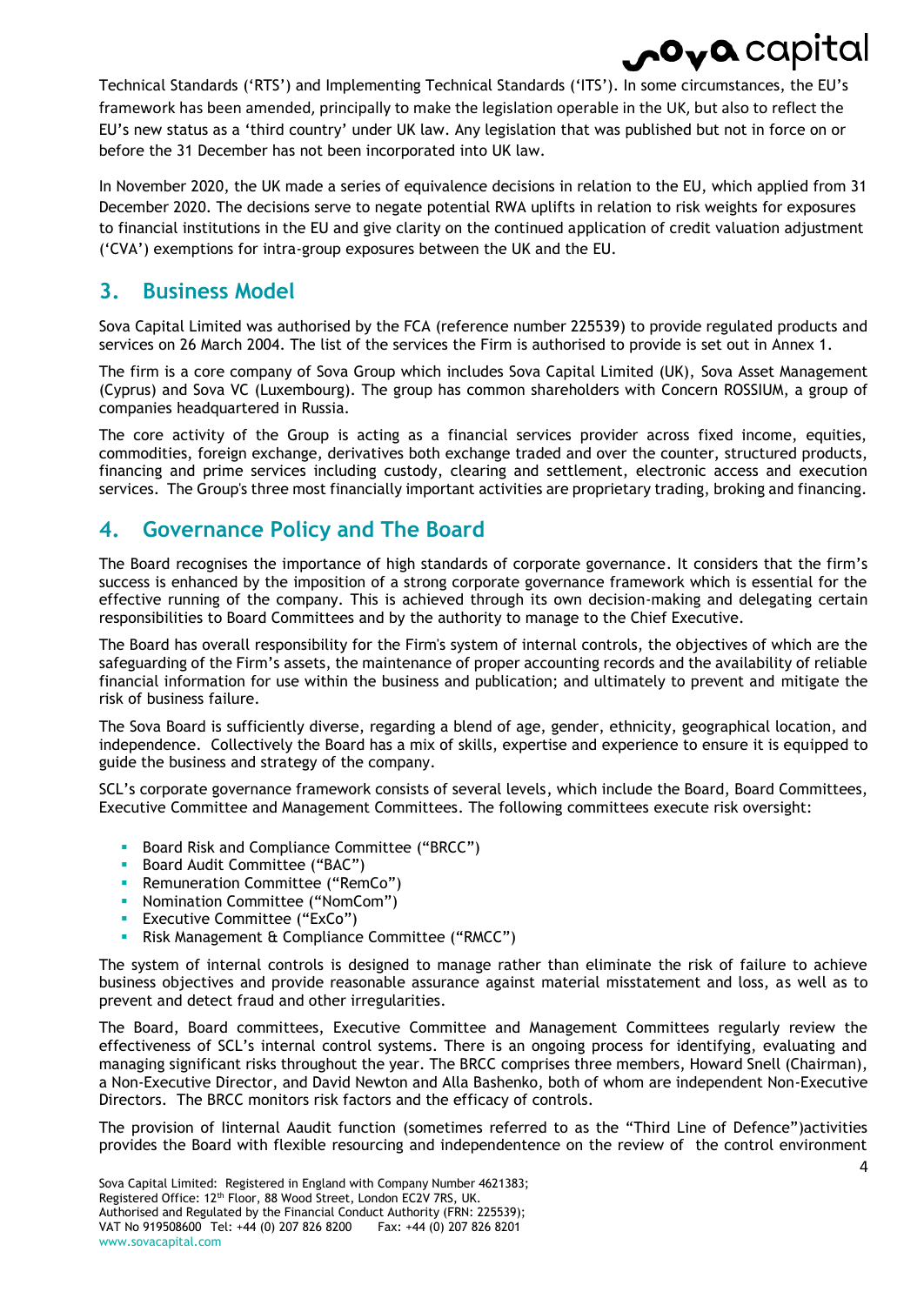

within SCLbusiness practices. The BAC approves the audit plan annually, which covers various topics across divisions and departments within SCL.

### <span id="page-4-0"></span>**5. Risk overview**

Risk is an integral part of SCL's business. Management sees the principal risks for SCL as market risk, liquidity risk, credit risk (including counterparty credit risk) and operational risk (including the risks related to systems infrastructure and people). However, the overall risk profile of the Firm is wider and the risk management framework has been designed to address the full suite of risks to which the firm is exposed.

The main objective of risk management is to reach an optimal balance between the level of risk taken and reward. Risk management reduces risks to the level accepted by the Firm, as prescribed within its Risk Appetite Statement. The effectiveness of risk management rests on the following aspects: positive corporate culture (implies individual responsibility for the decisions made), actively observed policies and procedures, use of technology (for risk assessment and communication), and independence of risk management professionals. An active programme of reviewing and updating the Firm's policies and procedures is conducted in the Firm leading to systematisation of the processes of risk management. Risk exposure is monitored on a regular basis.

The Risk Management framework within SCL consists of several levels. The first level, or the first line of defence, relates to front office personnel acting in accordance with their approved trading mandates. These document the business idea or trading strategy, along with certain restrictions and limitations related to the execution of those strategies. The four eyes principle is executed at this level where the performance and risk capacity of an individual trader is supervised by a relevant head of the business unit.

The second level is the independent risk management department and compliance department along with the RMCC which is comprised of senior managers from the front office and the support functions.

The third level is the Board executing its risk oversight function via the BRCC and the BAC, both consisting primarily of non-executive directors. The internal audit function provides a full support to the Board's members in executing its risk oversight function.

The Firm, taking into account the nature, scale and complexity of its business activities, as well as the nature and range of its investment services and activities, has established and maintains an internal audit function that is adequately resourced and independent of the management of the business.

The Internal Audit function is responsible for oversight of the Internal Control System (hereinafter, the "ICS") and its proper and effective operation. It undertakes this by periodic reviews of all areas of the Firm judged to be high risk every 2 years at least.

Internal Audit has clear and unrestricted access to the Firm's personnel and all books and records as it sees appropriate. Likewise, the Firm's employees have access to the Chief Internal Auditor for the reporting of any significant deviations from the guidelines provided The BAC ensures that internal audit issues are considered when presented to it by Internal Audit and appropriate and timely actions are taken. The BAC ensures all issues are dealt with and prioritised according to the BACs's assessment of priority. The BAC provides regular reports in relation to its meetings at each Board meeting.

The senior management in discussion with the direcotrs determine the Firm's business strategy and risk appetite, recognising the risks that the business faces in pursuit of its strategy. The Directors meet on a regular basis and discuss current projections for profitability, regulatory capital management, business planning and risk management matters. The Directors oversee the Firm's risk profile through a framework of policies and procedures having regard to relevant laws, standards, principles and rules with the aim of operating a defined, efficient and transparent risk management framework. These policies and procedures are updated on at least an annual basis, or more frequently as required. The Firm follows the standardised approach to both market risk and credit risk.

The BRCC is updated regarding any risk issues by the Chief Risk Officer ("CRO") and is informed of the RMCC's resolutions. In addition, it receives formal reports on compliance and money-laundering issues at least annually. The Board is subsequently updated by the BRCC.

Risk Management's aims are to identify, quantify and assess all risks, and to set appropriate prudential limits consistent with the risk appetite of the Firm.

SCL Risk Management actively manages the risks through real-time monitoring and daily reporting on credit, market, liquidity and operational risk. The Firm's Risk Department works closely with the Front Office to ensure that appropriate risk limits are being issued and applied and any limit breaches are being actively monitored.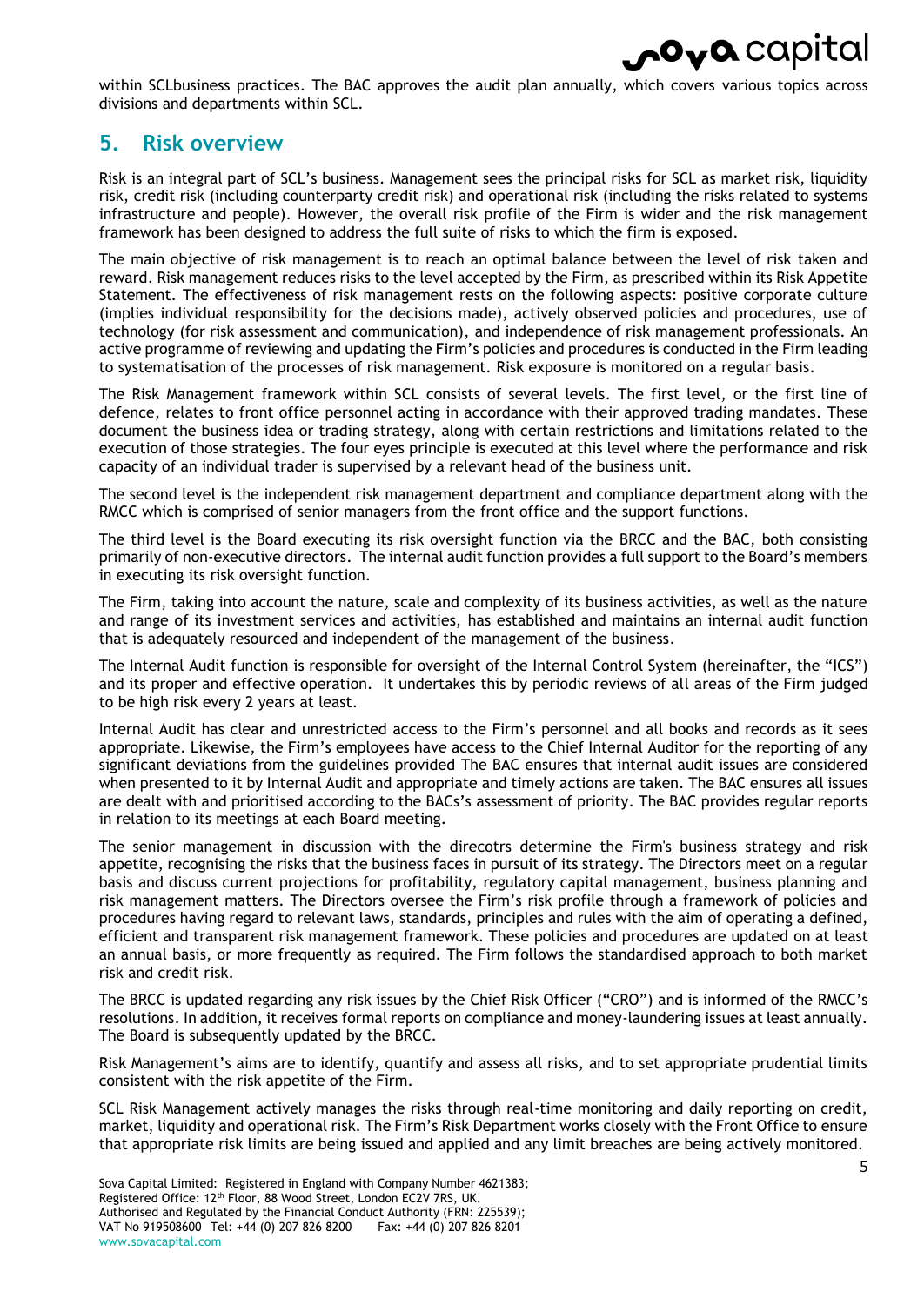#### *COVID-19*

The firm has been closely monitoring the developments around the spread and impact of the Covid-19 virus and the likely responses from various relevant governments, regulators, agencies and counterparties, overseen by the COO. In the short to medium term Sova has taken a number of steps to ensure operational resilience and compliance monitoring integrity, with the safety of our staff in London and Moscow being our first priority. These include remote working, travel restrictions, self-isolation for a number of staff members, and changes to office protocols to ensure safe working if and when staff are in the firm's offices. Given the significant impact of the lockdowns in the UK and Russia in March-May 2020, the firm has required most of its staff to work remotely with full access to Sova's key systems and full IT support.

Sova is able to continue this working model for a prolonged period without compromising operational or compliance activities, and all key functions continue to operate without material disruption. The firm has successfully rolled out a programme of migration to the Virtual Desktop Infrastructure (VDI) in 2020 supported by the global leader in this area in order to enhance the resilience.

Furthermore in order to address the mental health impact for the members of staff the management engaged with the local partners experts in this area.

The management team continue to monitor capital and liquidity needs closely and the firm periodically conducts stress tests to ensure that it could survive severe market stress. These stress scenarios include a significant number of client departures, a reduction in trading activity (for both clients and the firm's proprietary desk) and defaults of the several issuers of fixed income instruments held by the firm within the trading book. The outcomes of such stress scenarios are incorporated into a decision making process.

The Firm has also carried out a Covid-19-related Compliance Risk Assessment to ensure the integrity of its surveillance activities during the changed operating model of the pandemic, where staff are largely working from home without direct supervision. The monitoring programme was adjusted appropriately to mitigate the resulting perceived risks.

#### <span id="page-5-0"></span>**6. Risk Appetite**

The Board articulates the risk appetite for its activities and stipulates it in the Risk Appetite Statement ("RAS"). The Firm defines Risk Appetite as representing the amount and type of risk it is prepared to accept, tolerate or be exposed to at any point in time in the context of its business model and in the course of achieving its business objectives.

The Risk Appetite is defined by the Board along with the strategy of the Firm. Based on this document, management sets an appropriate suite of limits dependent on the various types of exposures.

There are risk policies and procedures, risk operating manuals and risk limits in place in order to make those risks manageable for the purpose of gaining on market opportunities, increasing the value of the Firm and implementing risk-awareness into the decision-making processes. As part of the annual ordinary business planning process, the Firm's RAS is communicated by the Firm's Board via the BRCC to the RMCC and senior management. The Firm incorporates measurements of earnings, capital adequacy, reputation and regulatory compliance against plan targets in its monthly management reporting packs which contain an appropriate mix of KPIs/KRIs.

The Firm has assessed its overall risk appetite and internal control framework, taking into account its systems and controls, and policies and procedures. Notwithstanding this, the Firm has provided for an additional capital buffer under Pillar 2 in order to cover any additional risks.

This assessment is based on:

- the historical track record of SCL's business over the last few years;
- the Firm's portfolio of well-established and reliable counterparties;
- Scenario Analysis and Stress Tests on the most significant risks identified. This informs the Firm how risks are likely to behave and what, if any, impact there is likely to be to its balance sheet;
- the Firm's Trading Book activities, which includes the facilitation of client orders and principal trading activities;
- the Firm's limited client base, dealing only with professional clients and eligible counterparties, as classified in accordance with MiFID;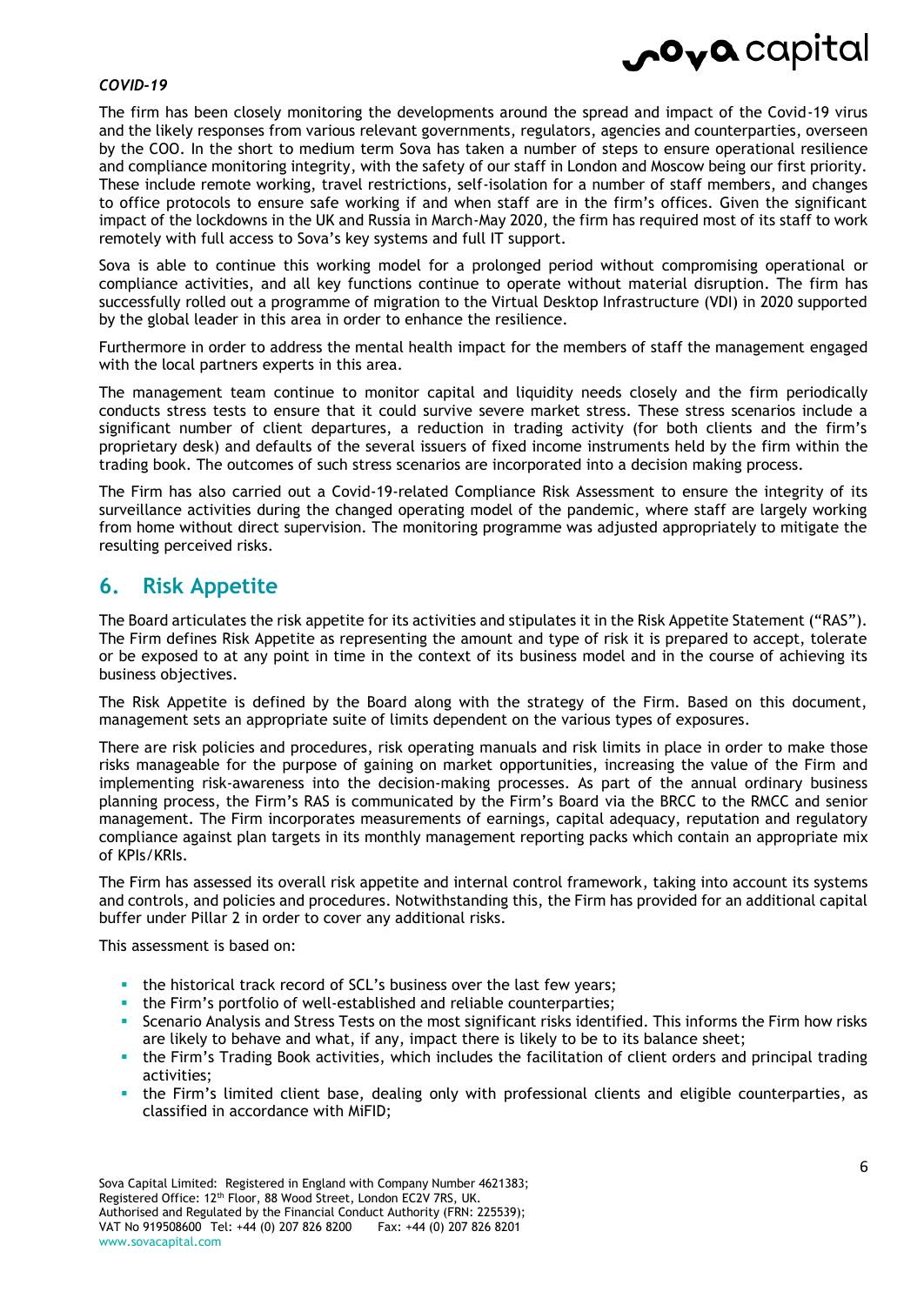- the Firm's adherence to CASS rules and its approach towards the protection of client money and client assets;
- the Firm's particular expertise towards emerging Markets focusing its business activities on various financial instruments traded in, amongst others, Russian financial markets or derived from/ based on those; and
- the Firm's risk profile and its approach towards risk optimisation through the use of risk transfer and risk mitigation tools.

### <span id="page-6-0"></span>**7. Board Declaration – Adequacy of the Risk Management arrangements**

The Firm maintains a comprehensive suite of risk management policies and procedures in order to identify the risks relating to its activities, processes and systems and set the level of risk tolerated. These policies and procedures are constantly updated in accordance with the changing supervisory requirements, business environment of the Firm and recommendations of the internal audit and compliance units.

### <span id="page-6-1"></span>**8. Capital resources**

The Firm's capital resources comprise only Tier 1 Capital (Common Equity Tier 1 Capital), namely paid-up capital,share premium account and accumulated reserves. At the end of 2020 as per financial statements the Firm's capital base (including audited financial result) was \$396 316M. The net audited financial result for 2020 was \$39.560M. As at 31/12/2019 the Capital Adequacy Ratio was 20.95%

Throughout 2020 management in light of the new external factors has been calibrating the execution of the business strategy agreed with the shareholders. The ongoing assessment of business line profitability and constant cost control were among the core elements of the strategy deployment process. The Firm benefited from the expansion of its client base and also revisited the "client journey" in order to enhance the client experience without compromising the regulatory and conduct rules. Sova Asset Management (an alternative investment management company incorporated within the EU) which was acquired in 2019 has taken the opportunity to build a robust operational infrastructure with financial support provided by the Firm. The overall 2020 financial result was positive, generating no material change in the risk profile while remaining within the approved risk appetite.

Due to the macroeconomic situation in one of the Firm's primary markets, Russia, the Firm's performance is under substantial pressure. Further, the sanctions imposed on legal and natural persons in Russia have introduced certain restrictions and constraints on the Firm's business activity which, coupled with Brexit uncertainties, have had negative effect upon the Firm' performance. Nevertheless, as expected, the Firm was able to generate a substantial profit, maintain high levels of liquidity resources and manage its working capital requirements very carefully. The Firm continues to maintain a strong client base and client retention is high.

| \$000's                                         | Year ended 31/12/2020 |
|-------------------------------------------------|-----------------------|
| Capital instruments eligible as Tier 1 Capital  | 396 316               |
| Called up share capital                         | 346 032               |
| Share premium account                           | 4 5 0 1               |
| <b>FVOCI Reserve</b>                            | 1 5 6 1               |
| Foreign Currency Translation Reserve            | 4 6 6 4               |
| <b>Retained earnings</b>                        | 39 560                |
| Other transitional arrangements to CET1 Capital |                       |
| <b>TIER 1 CAPITAL</b>                           | 396 316               |
| <b>ADDITIONAL TIER 1 CAPITAL</b>                |                       |
| Total Eligible Own Funds                        | 396 316               |

The table below shows the Firm's regulatory capital resources as at 31 December 2020 (based on audited financials).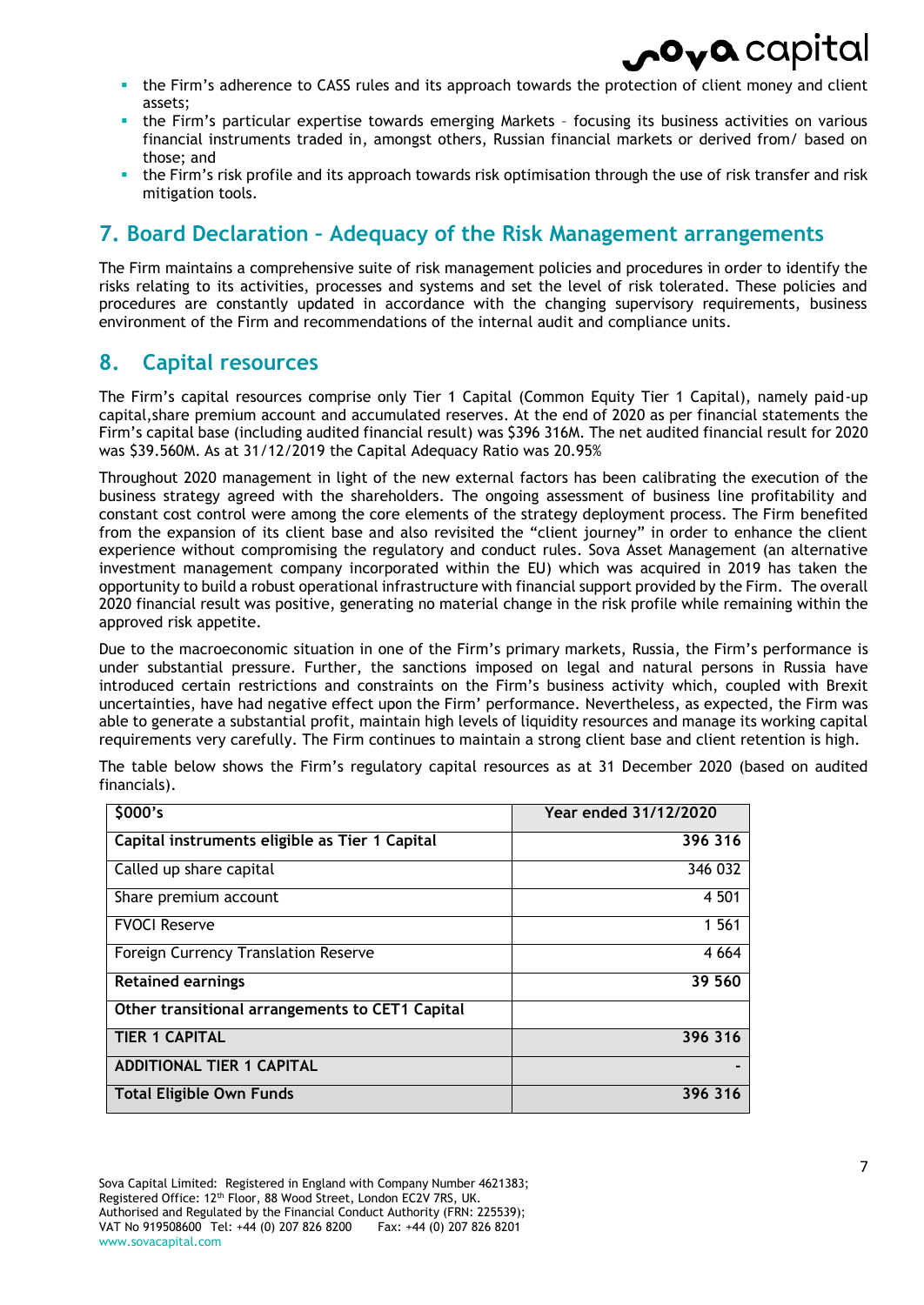# $\mathbf{o}_{\mathbf{v}}\mathbf{o}$  capi

The Firm manages its capital to ensure that it will be able to continue as a going concern while increasing the return to shareholders through the improvement of the debt to equity ratio. The Firm's overall strategy remains unchanged from the previous year.

The legal and regulatory framework under which the Firm operates stipulates that the Firm must maintain a minimum capital adequacy ratio, being 8% as at 31 December 2020. The method of calculation is set up by the regulatory authority based on the International Basel II capital adequacy requirement directives. The Firm aims to always maintain a high capital adequacy ratio well above the required minimum. This is reported to the Firm's regulatory authority on a quarterly basis.

The Firm's objectives when managing capital are to safeguard the Firm's ability to continue as a going concern in order to provide returns for shareholders and to maintain an optimal capital structure to reduce the cost of capital. The Firm maintains only Tier 1 capital as eligible own funds: share capital, FVOCI reserve, foreign currency translation reserve and retained earnings. The management acknowledges that the new regulatory framework applicable to the investment firms ("IFPR") will have certain impact on the firm's activities. On a continuous basis during 2H2020 and 1H2021 management have been closely monitoring the relevant communications from the respective authorities. The Firm has a dedicated resource allocated to implement these new requirements into the firm's business model.

### <span id="page-7-0"></span>**9. Minimum Capital requirements**

| <b>Risk Category</b>     | Risk Weighted Assets (\$000) | Minimum Capital Requirements (\$000) |
|--------------------------|------------------------------|--------------------------------------|
| Credit Risk <sup>1</sup> | 794 876                      | 71 989                               |
| <b>Market Risk</b>       | 783 300                      | 62 664                               |
| <b>Operational risk</b>  | 208 864                      | 16 709                               |
| <b>Total</b>             | 1892021                      | 151 362                              |

The total Risk Weighted Assets and capital requirements of the Firm as at 31 December 2020 are set out in the table below.

### <span id="page-7-1"></span>**10. Internal Capital Adequacy Assessment Process**

SCL undertakes an Internal Capital Adequacy Assessment Process (ICAAP) which is a system consisting of sound, effective and complete strategies and processes that allow institutions to assess and maintain on an ongoing basis, the amounts, types and distribution of internal capital that they consider adequate to cover the nature and level of risks to which they are or might be exposed.

This is undertaken annually or more frequently if required, and the outcome is presented in a discrete ICAAP document. The ICAAP covers all material risks to determine the capital requirement necessary to satisfy regulatory requirements.

SCL defines capital as the resources necessary to cover all relevant risks. The ICAAP is the mechanism through which the Board examines the Firm's risk profile and sets a risk appetite to ensure the level of capital:

- remains sufficient to support the Firm's risk profile and outstanding commitments;
- exceeds the Firm's minimum regulatory capital requirements; and
- **•** remains consistent with the Firm's strategic and operational goals.

### <span id="page-7-2"></span>**11. Credit Risk**

 $\overline{\phantom{a}}$ 

SCL defines counterparty risk as a combination of pre-settlement and settlement risk:

<sup>&</sup>lt;sup>1</sup> It includes Total Risk Exposure Amount For Settlement/Delivery, Total Risk Exposure Amount Related To Large Exposures in the Trading Book and Total Risk Exposure Amount For Credit Valuation Adjustment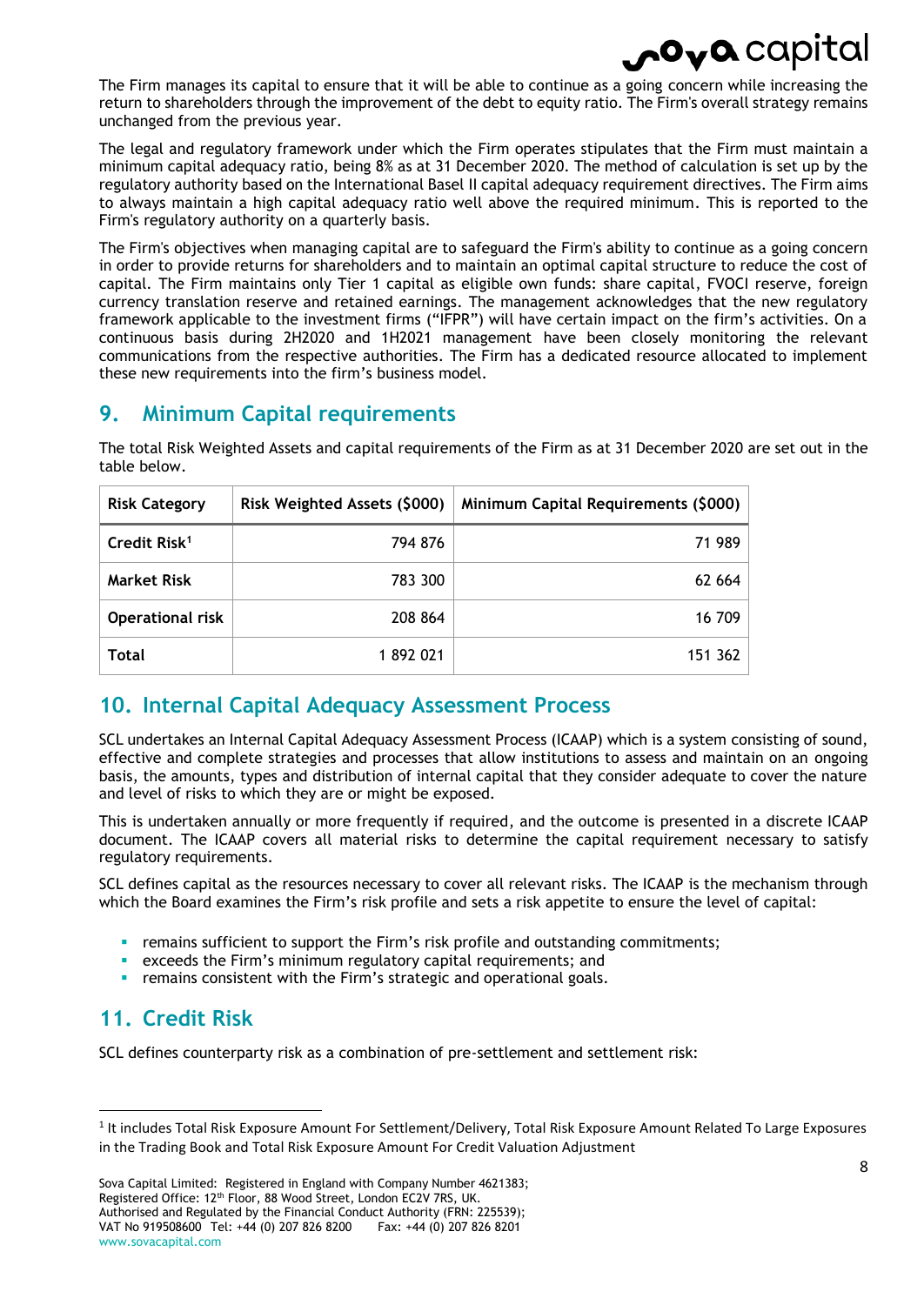- Pre-settlement risk is defined as the risk that one party to a contract will fail to meet the terms of the contract and default before the contract's settlement date, prematurely ending the contract. This type of risk can lead to replacement-cost risk.
- Settlement risk is the risk that one party will fail to deliver the terms of a contract with another party at the time of settlement. Settlement risk can be the risk associated with default at settlement and any timing differences in settlement between the two parties. This type of risk can lead to principal risk. Settlement risk is the possibility one counterparty will not pay or deliver to the other counterparty.

As a significant proportion of the Firm's transactions are conducted on the basis of "delivery versus payment", this minimises the settlement risk exposure. This does not however eliminate risk entirely in the combination of circumstances in which the counterparty fails and the value of stock awaiting settlement against payment has changed adversely. To guard against this, SCL sets limits for various counterparties and monitors these limits constantly.

SCL provides services for trading in exchange traded derivatives, margin trading, securities financing, equities lending and borrowing. Exposure values to clients through the provision of these services are determined using marked-to-market methods. In all cases where such transactions place the client or SCL at risk, SCL will hold adequate collateral and provisions for netting arrangements. This normally takes the form of a lien over the customer's assets giving a claim on these assets for both existing and future liabilities.

SCL Risk Management assesses counterparties' creditworthiness and assigns to them internal credit ratings, which are mapped against external ratings. Under the standardised approach for credit risk SCL uses 3 ratings providers, i.e. ECAIs – Standard & Poor's, Moody's and Fitch.

| Exposure classes    | <b>Risk Weighted Assets</b><br>for Credit Risk | Pillar<br>Requirement | <b>Additional</b><br>Capital<br>Requirement<br>(Pillar 2) | Capital<br><b>Internal</b><br>Credit<br>allocated for<br><b>Risk</b> |  |  |
|---------------------|------------------------------------------------|-----------------------|-----------------------------------------------------------|----------------------------------------------------------------------|--|--|
| <b>TOTAL</b>        | 899 857                                        |                       |                                                           |                                                                      |  |  |
| <b>Institutions</b> | 237 664                                        | 71 989                | 29 155                                                    | 101 144                                                              |  |  |
| Corporates          | 445 318                                        |                       |                                                           |                                                                      |  |  |
| <b>Other</b>        | 216 875                                        |                       |                                                           |                                                                      |  |  |

The Firm's total credit risk capital requirements are presented in the table below (\$000's)

The additional capital requirement for credit risk under the ICAAP was predominately caused by the very conservative assessment of:

- the concentration risk attributable to the business model and target market (e.g. derivative transactions hedging or offsetting market risk are mostly executed at the Moscow Exchange); this affects the trading book activities in various aspects – repurchase transactions, funds at MOEX CCP, funds with the broker, etc.;
- settlement risk; and
- the risk of default of a bank or a broker.

Concentration risk is defined as the risk of loss of income through external changes having a disproportionate impact on overall income due to a reliance on revenue from certain sectoral, geographic areas and/or business lines.

Broking activities represent a significant proportion of total income with the majority relating to financial instruments originating in or related to Russian financial markets and consequently is an area where concentration risk exists. Brokerage income is diversified into revenue from securities lending and borrowing, client order facilitation, proprietary trading and agency dealing commission.

Credit risk concentrations include:

- significant exposure to individual counterparties or a group of counterparties;
- credit exposures to counterparties in the same economic sector or geographical region;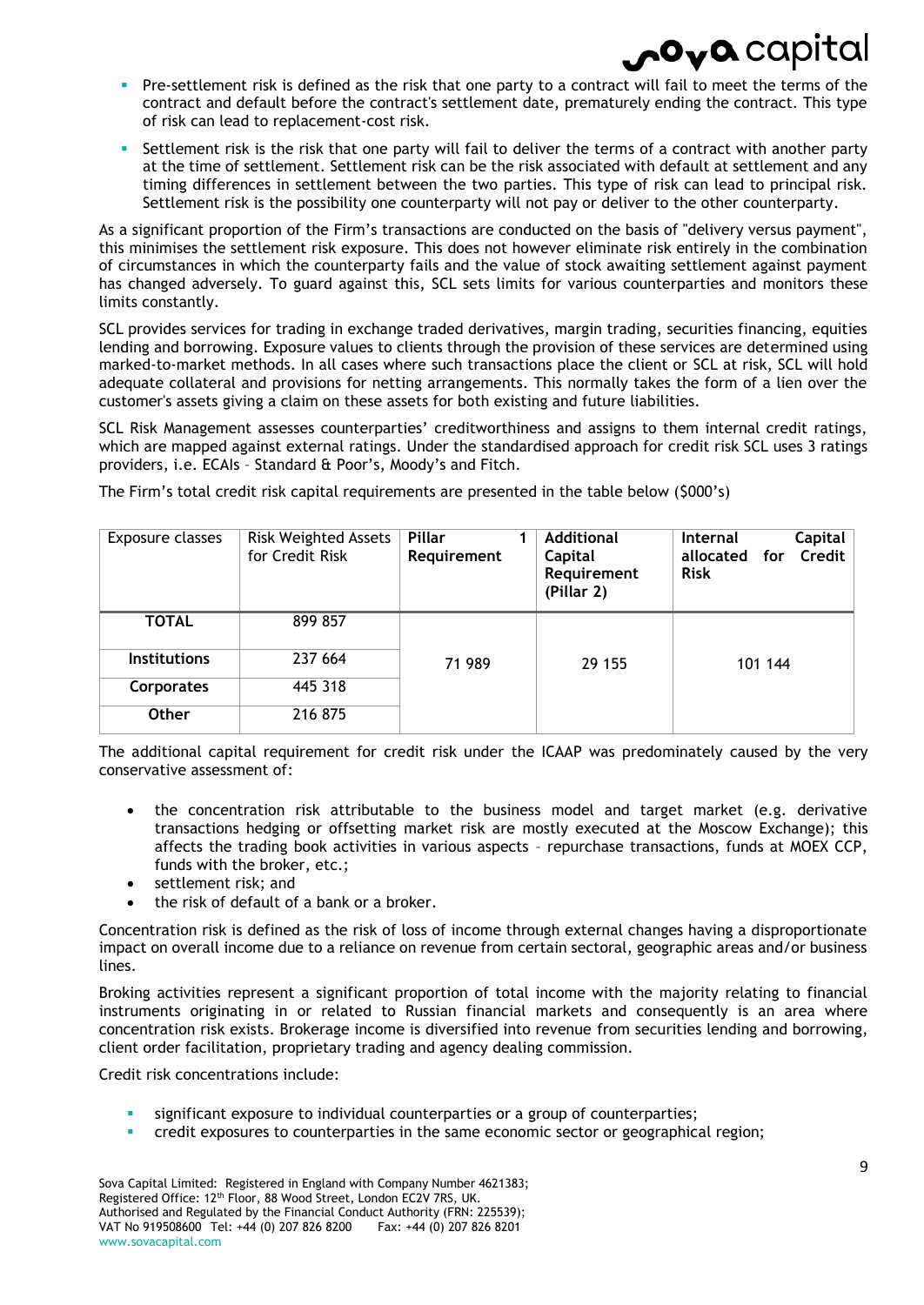- credit exposures to counterparties whose financial performance is dependent on the same activity or commodity; and
- indirect credit exposures arising from a bank's CRM activities (e.g. exposure to a single collateral type or to credit protection provided by a single counterparty).

Trigger events for concentration risk are as follows:

- the Firm uses one settlement agent;
- amounts due from connected companies; or
- default of a large transaction with a counterparty.

Risk mitigation:

Currently SCL uses the settlement services of one of the world's largest financial group entities focused on providing a wide range of such services globally. It is a regulated entity which has an excellent credit rating.

For Russian Local stock, the settlement agent used is an independent service provider whose risk profile has been assessed and approved by management.

For futures and options business there are two main settlement and clearing agents – entities belonging to two independent major global financial groups. Both are regulated entities with excellent credit ratings.

### <span id="page-9-0"></span>**12. Market risk**

Market risk is the risk that arises from fluctuations in values of, or income from, assets and asset prices or in interest or exchange rates. Based on the Firm's strategy, market risk is also one of its main risk factors. The Firm is exposed to market risk in several instruments – equity business, equity derivatives, fixed income securities and currencies.

The Firm's enterprise risk framework incorporates the process of market risk management and articulates the tools and techniques that are used in the management of market risk arising in its day-to-day business activities. This includes the application of various market risk limits, trading mandates, clear and transparent escalation routes, and stress-testing and hedging methodologies.

| Type of asset                  | Original | Pillar      | <b>Additional Capital</b> | Capital<br><b>Internal</b> |
|--------------------------------|----------|-------------|---------------------------|----------------------------|
|                                | exposure | Requirement | Requirement               | allocated<br>for $ $       |
|                                | amount   |             | (Pillar 2)                | <b>Market Risk</b>         |
| <b>Traded</b><br><b>Debt</b>   | 521 355  | 41 708      |                           |                            |
| <b>Instruments</b>             |          |             |                           |                            |
| equity<br><b>Equity</b><br>and | 132 190  | 10 575      |                           |                            |
| derivative<br>based            |          |             | 5680                      | 68 344                     |
| instruments                    |          |             |                           |                            |
| FX                             | 129 755  | 10 380      |                           |                            |
| <b>Commodities</b>             | 0        | 0           |                           |                            |
| <b>Total</b>                   | 783 300  | 62 664      | 5680                      | 68 344                     |

The Firm's total market risk capital requirements are presented in the table below (\$000's)

The additional capital requirement for market risk under the ICAAP was driven by risk factors attributable to the price risk in fixed income and equity instruments and FX rates.

### <span id="page-9-1"></span>**13. Liquidity Risk**

Liquidity risk is the risk where the Firm, although solvent, either does not have sufficient financial resources available to enable it to meet its obligations as they fall due, or it can secure such resources only at excessive cost.

A liquidity risk assessment includes a determination of the extent to which there is a mismatch between assets and liabilities which could occur as a result of the Firm's assets having been pledged, the Firm's inability to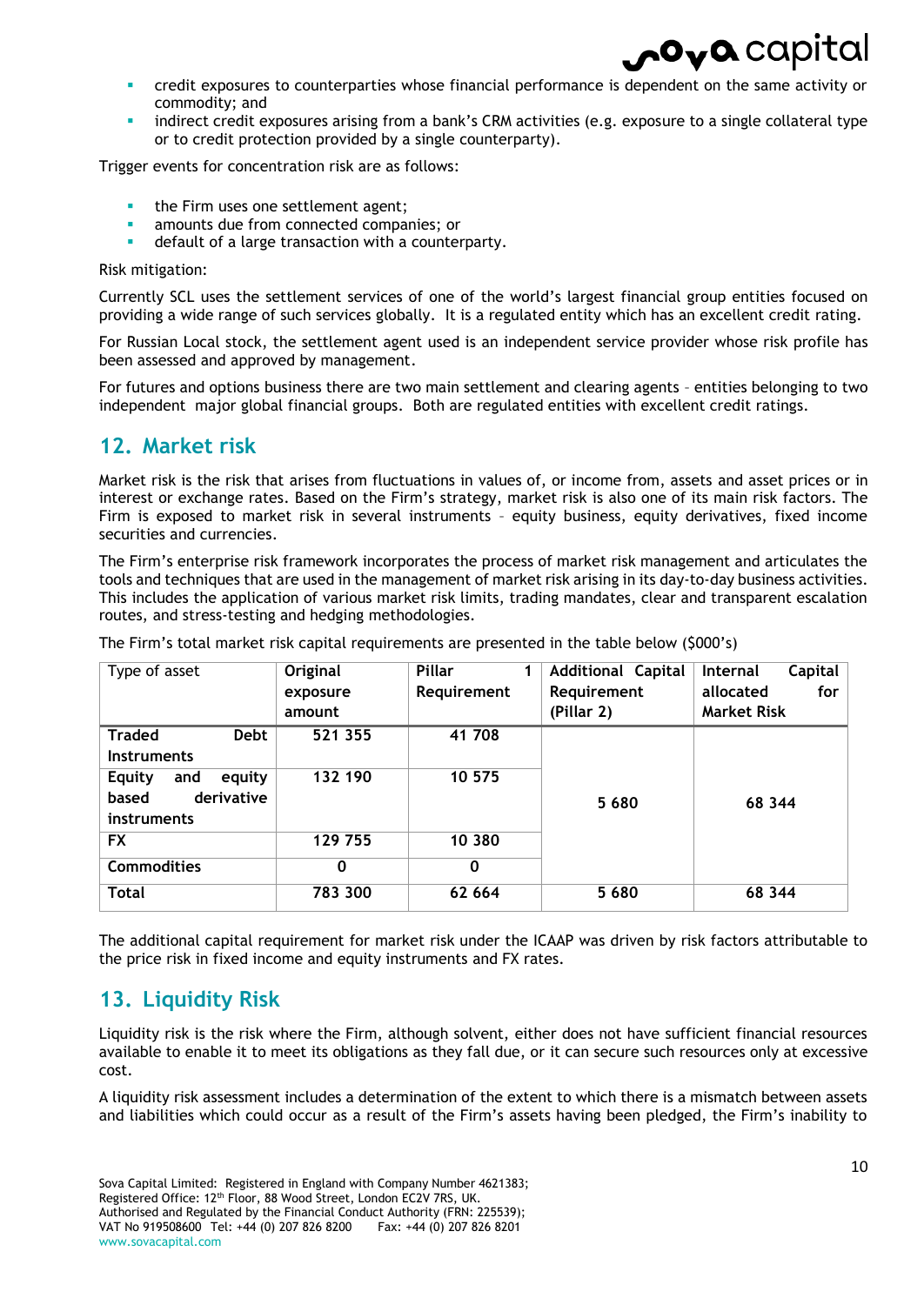## $\mathbf{\circ}_{\mathbf{v}}\mathbf{a}$  capital

sell assets quickly, or the costs and time constraints of reducing asset positions at different levels of market liquidation.

SCL's policy is to ensure that it maintains liquidity resources that are adequate, both as to amount and quality, to ensure that there is no significant risk that its liabilities cannot be met as they fall due. The liquidity position is monitored on a daily basis and management information is provided daily to the senior management.

Being the subject of the UK national liquidity regime, the Firm evaluates its liquidity risk exposure profile under its Individual Liquidity Adequacy Assessment Process ("ILAAP"). As a result of ILAAP the Firm maintains a substantial amount of high quality liquid assets which is a subject of constant monitoring based on a 4-eyes principle within Treasury and Risk Management functions. The management also maintains a Contingency Funding Plan which is subject to periodical review and testing.

### <span id="page-10-0"></span>**14. Operational Risk**

SCL defines Operational risk as the risk of loss resulting from inadequate or failed internal processes, human behaviour and systems or from external events. SCL manages this risk through policies, procedures and internal controls to ensure compliance with laws and regulations. The quality and timelines of risk mitigation are monitored by the BRCC, RMCC and the Risk Management department. Further assurance is provided by Internal Audit and SCL's Compliance department.

The Firm uses the Basic Indicator Approach (BIA) for calculating the amount of regulatory capital on operational risk (Pillar 1). It is based on the calculation of the Gross Income of the Firm, which is calculated by the Finance Department.

The Pillar 1 operational risk capital requirement is calculated as the average gross income for the last 3 years multiplied by 15%. Consequently the operational risk RWA amount is calculated as capital risk requirement divided by 8%.

| In \$000                          | 2018      | 2019      | 2020      |
|-----------------------------------|-----------|-----------|-----------|
| <b>Own Funds Requirement</b>      | \$13 662  | \$15 882  | \$16 709  |
| <b>Operational risk RWA</b>       | \$170 770 | \$198 526 | \$208 864 |
| <b>Additional RWA under ICAAP</b> | ۰         |           |           |

In addition to operational risk calculated in relation to the Pillar 1 capital requirements, the Firm has identified additional risk sources as described in the risk register. It defines in detail the impact and probability of each risk that the Firm has considered within the operational risk category. In addition, several stress-tests are performed. Management believes that these stress tests are a useful tool for the assessment of these additional risks.

As a part of operational risk management a framework of Operational risk KRIs/KPIs have been set in the relevant areas based on the risk factors – personnel, business processes, IT and infrastructure systems, and external factors.

Several approaches have employed in assessing the Firm's capital needs under ICAAP. These are:

- 1. Self-assessment of operational risk exposures (per each event type) by the heads of departments in accordance with the methodology stated in the SCL ICAAP manual; and
- 2. Stress testing in accordance with the methodology stated within the SCL Operational risk management policy.

Based on the two approaches the management considers the resultant economic capital as sufficient to cover operational risk. As this amount is less than the regulatory capital requirement, we consider the latter to be sufficient to offset operational risk losses. Additional capital under Pillar II is therefore not required.

### <span id="page-10-1"></span>**15. Technology (IT risk)**

In 2019 the Firm restructured its technology department by splitting IT and Cyber security. It also conducted an internal audit review of Cyber Security in conjunction with external specialists. Given the reliance of the Firm's activities upon a stable IT infrastructure for its day-to-day activities, management have decided to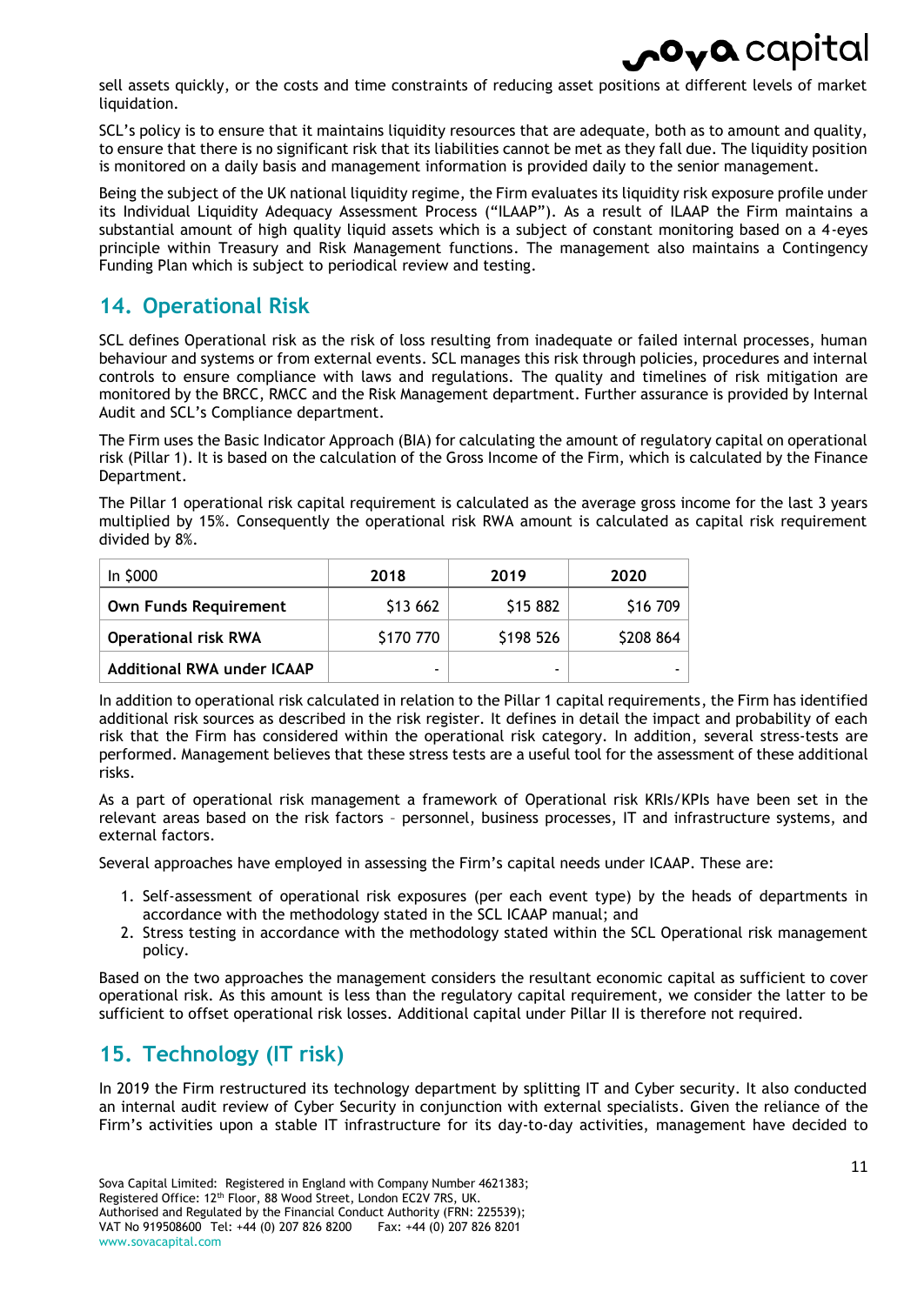

consider technology risk as a stand-alone risk. Accordingly, it has incorporated various mitigation techniques around the different types of technology/IT risks.

The Firm's IT department has created an inventory of critical systems, along with key risk factors, such as time required for functionality restoration and cross-references between the systems in order to assess dependencies and any integrity risk. Addressing this type of risk also forms one of the basic layers in the Business Continuity Plan, Disaster Recovery and Resolution Plan and procedures and global Recovery and Resolution Plan. The Firm conducts annual testing of the Disaster Recovery and Resolution Plan,

### <span id="page-11-0"></span>**16. Cyber risk**

During 2019 the firm undertook a review of SCL cyber and data security systems. As a result of this review the Board approved a plan of phased improvements to our systems and controls. The Board also approved two new appointments being a new position of Chief Information Security Officer and a Data Protection Officer to ensure compliance with applicable data security regulation and establishment of holistic cyber security and data privacy programmes. Since then Sova has built a Cyber Security department comprising three employees by the end of 2020, migrated the firms outsourced security services from one provider to its local IT environment, and partly to another providers. The later include such services as Security Operations Centre (SOC) and Knowledge Management and Security Awareness Training system. New services and systems were built, including Governance, Risk and Compliance system (GRC) to support cyber risk management, tracking compliance with security requirements, and assessing vendors during their onboarding and management lifecycles in Sova. New Mobile Device Management system was deployed to further enhance security and maintain a good level of IT services for remote workers.

Through 2020 Sova was implementing ISO/IEC 27001 (Information Security) and ISO 22301 (Business Continuity) international standards, established an Integrated Management System and gained UK Government certificates, including:

- Cyber Essentials Scheme (CES) Certificate on 30/12/2019;
- Cyber Essentials Scheme Plus (CES+) Certificate on 01/10/2020.

Based on the audit results and internal assessment the Firm estimates the additional capital requirement for this risk as \$10M.

### <span id="page-11-1"></span>**17. Interest rate risk in non-trading book**

The Firm's principal activity is the trading book, hence there is no non-trading book activity and therefore no capital has been provided for this type of risk.

### <span id="page-11-2"></span>**18. Regulatory and conduct risk**

The Board considers the following risks to be key ones among the broad range regulatory risks in light of business activities of the Firm:

- conduct risk (general compliance, including Market Abuse);
- financial crime risk: and
- sanctions risk.

SCL has adopted a proactive approach in addressing our customer strategies, culture and conduct risk appetite. This covers culture and governance, from the mindsets, behaviour, competence and compliance of the Firm's leadership, through to the Firm's approach to managing and rewarding people, as it puts the interests of its customers first as part of its business decision-making process and in formulating its suite of policies.

Market Abuse is considered a key conduct risk to the business. Further, to support its customers and the different client services SCL offers, the management is mindful of potential conflicts of interest and the key risk factors across markets. Systems and controls and key processes are supported by policies, procedures and proper review and approval processes and oversight arrangements.

The effective implementation of the FCA's SMCR regime is considered central to the task of embedding the accountability culture necessary to contain risks within each business division. The firm has accordingly allocated dedicated resource to ensure that this regime is implemented fully, in spirit as well as by the letter. In parallel, throughout the past year SCL has been engaged in a programme of re-enforcing within the Firm the 'three lines of defence' ("3OLoD") model whereby compliance with regulatory and legal obligations sits firmly with the business, monitored and controlled by the second line - Compliance and Risk. . The ethos of the firm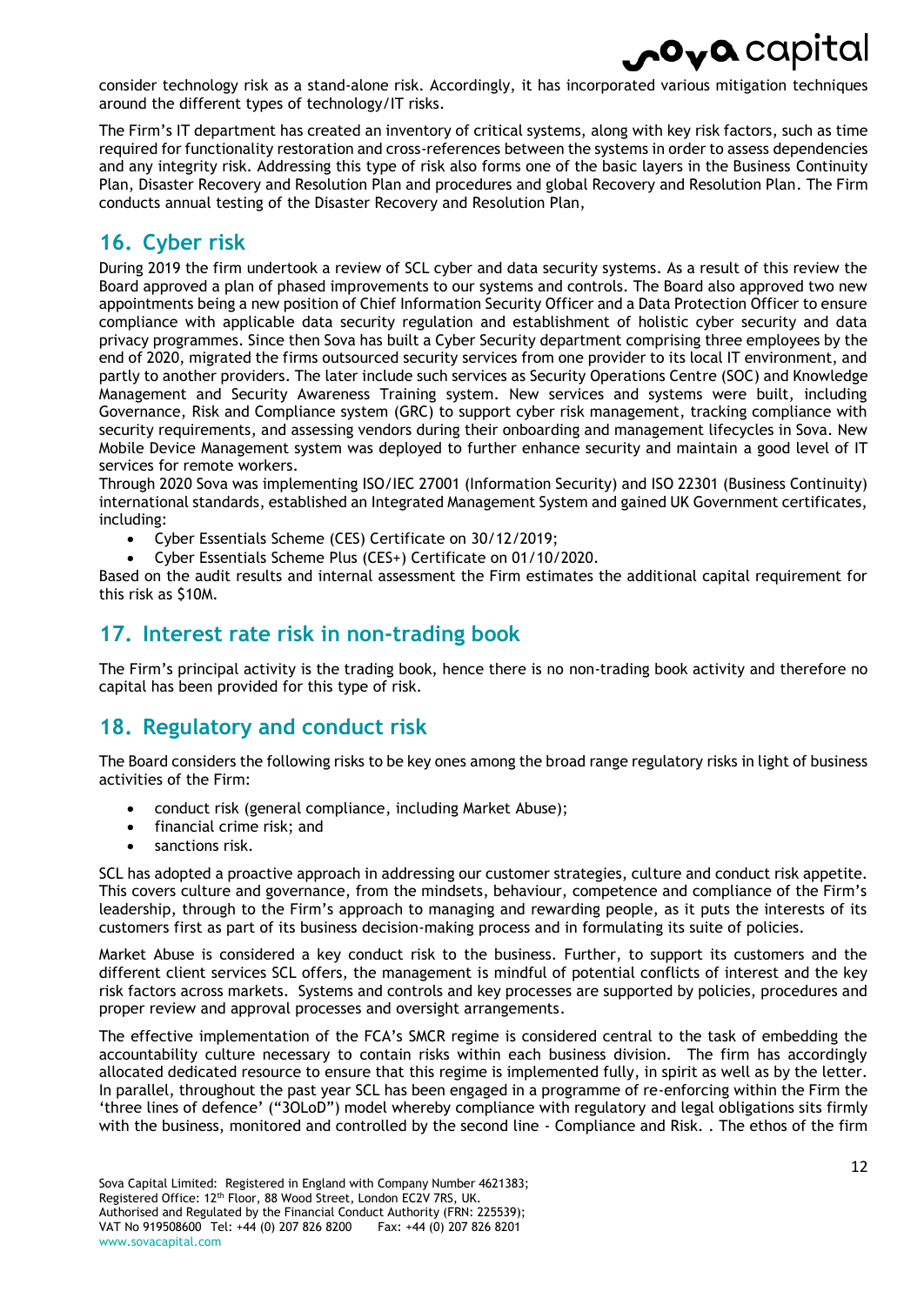

is that "Every employee is a compliance officer" - as emphasised by the CEO, Sergey Sukhanov, to his entire staff during a town hall meeting in July 2020.

The Firm expects Senior Management to take responsibility for managing financial crime risks, which should be treated in the same manner as other risks faced by the business, but with particular regard to the number of high risk clients with whom the Firm does business. Senior managers are actively engaged as well as set the right tone and demonstrate leadership in the Firm's approach to addressing the risks.

Customer due diligence is key in managing AML risk. The Firm has robust client on-boarding and KYC refresh procedures. The Client's ownership structure and UBOs, political connections, country risk, source of wealth / source of funds and account activity are thoroughly examined.

Sanctions-related checks are embedded into the KYC/ due diligence processes employed by Sova to ensure sanctions-related issues are identified, escalated to Senior Management, addressed prior to the conclusion of any transaction, and incorporated into the risk assessment process.

All employees receive regular mandatory training that covers, in particular, sanction compliance aspects.

### <span id="page-12-0"></span>**19. Remuneration Policy Disclosures**

*Information concerning the decision-making process used for determining the remuneration policy*

The Board of Directors has established the Remuneration Committee ("RemCo"), which has the following responsibilities:

- Exercising competent and independent judgment on remuneration policies and practices and the incentives created for managing risk, capital and liquidity; and
- Preparing the decisions regarding remuneration, including those which have implications for the risk and risk management of the company concerned and which are to be taken by the board of directors.

The RemCo shall take into account the long-term interests of shareholders, clients and other stakeholders in the company and the public interest.

The RemCo consists of three Non-Executive Directors of the Company including 2 Independent NEDs (2020 – 2 NEDs and 1 Non-Executive Chairman) and invitees including Chief Executive Officer, Chief Administrative Officer and Head of HR. The Remuneration Committee met in June 2020. Any further meetings are called as and when required.

The Committee on behalf of the Board retains responsibility for ensuring implementation of the FCA remuneration code ongoing compliance and the identification of Code Staff.

The RemCo Terms of Reference further sets out their duties around the firm's remuneration practices

#### *Correlation between pay and performance*

The company operates a discretionary bonus scheme and may in its absolute discretion pay a bonus to eligible employees. Employees who have been with the company for the whole of the relevant financial year, will be considered if bonuses are payable.

Bonuses are based on the achievement of a number of previously approved goals and competencies that reflect conduct. This is combined with an overall review of performance carried out by management. Such reviews will consider non-financial metrics, including breach of regulatory rules or guidelines.

To ensure that the proper balance of variable and fixed remuneration is maintained, the company applies a market and performance driven approach to the fixed remuneration, with annual reviews and payrises based on market benchmarks analysis, individual performance and conduct and overall firm performance to ensure fair and relevant remuneration.

Given the above, the Firm's remuneration regime is designed so as not to encourage inappropriate risk taking. It follows that in determining the level of bonus, a bonus will only be granted when the Firm considers that such an award is consistent with the Firm's strategy, values, long-term interests, regulatory requirements and capital base.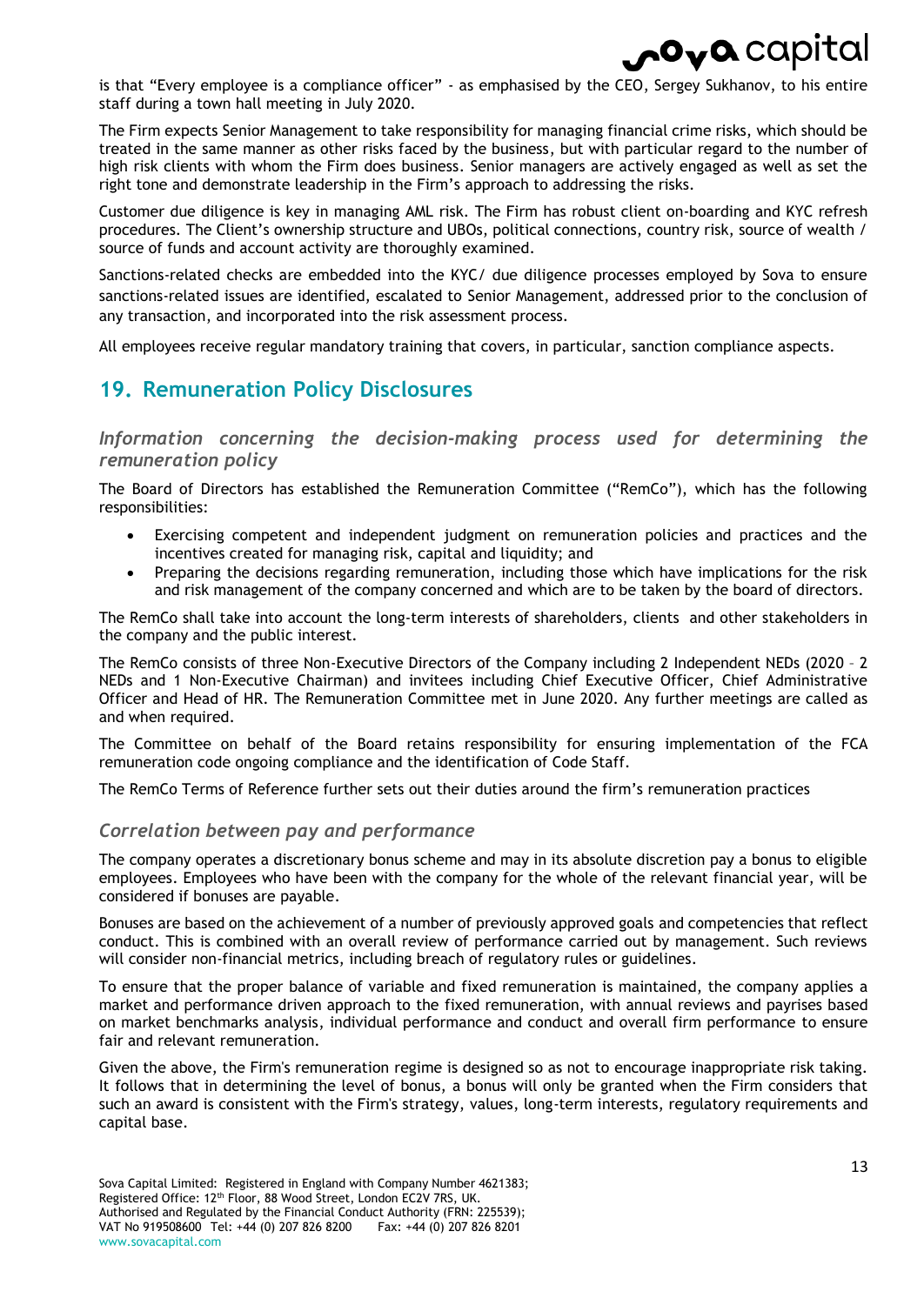# $\mathbf{.O_V}$ Q $\mathbf{.}$ Capi

The allocation of the bonus pool is based on the contribution of each business/support unit within the Firm as demonstrated by the management accounts, and of each individual's contribution to the Firm's results as assessed during the performance appraisal process completed during February each year.

However it is also based on the long-term profitability of the firm for the relevant year, and adjusted to account for the following factors;

- Business forecast and strategy for a following year;
- Reputational risk, conduct risk, client outcomes, and values of the firm;
- Prospective regulatory risks to the business for a following year;
- the timing and likelihood of potential future revenues incorporated into current earnings or future losses;
- the strength of the capital and liquidity position of the firm; and
- such other factors as RemCo shall consider appropriate in that year (if any).

Each employee's performance appraisal is properly documented by the appraising manager so that the link between performance and bonus allocation is clear. Non-financial performance criteria form a significant part of the performance assessment process, with explicit reference to the firm's breaches, dealing errors and complaints (i.e. FCA conduct rule breaches), CPD training records and any outstanding audit points. Poor performance in non-financial metrics is likely to over-ride metrics of financial performance.

Bonuses are awarded in a manner that promotes sound risk management and does not induce excessive risktaking. This is done by ensuring that:

- an appropriate balance exists between fixed and performance-based components and the deferred bonus component;
- the fixed component represents a sufficiently high proportion of the total remuneration to make non-payment of the performance-based component possible;
- the performance-based component reflects the risk underlying the achieved result;
- awarded performance-based pay may be forfeited in full or in part if granted on the basis of unsatisfactory results of the appraisal; and
- the bonus may be adjusted to reflect performance even after the employee has been notified of the bonus.

Performance-based remuneration pools must be based on an assessment of the Firm's budget performance. The RemCo has responsibility to decide on the funds to be allocated to the performance-based remuneration pools.

The RemCo can make recommendations on the allocation of the pool to the business/support units.

Line Managers for each business/support units have discretion on allocating bonus payments to individuals in their department. The appraisal results are taken into consideration when the bonus pool is distributed.

When allocating the bonus pool, the RemCo may consider other factors, i.e.:

- **CONDUCTION CONTINUITY** contribution of the division to earnings;
- **a** assessment of the contribution to risk management and compliance by that function (in the case of a support function);
- assessment of risk management and compliance by the division (in the case of a business unit);
- **appraisal results;**
- **length of service;**
- **disciplinary records;**
- non-compliance with mandatory training requirements;
- compliance breach records;
- **breach of trading limits;**
- **•** breach of conduct rules; and
- **•** breach of the Firm's policies and procedures.

Any instance of failure to comply with relevant legislation, regulations, or internal policies and procedures will be taken very seriously and will impact upon the level of any element of variable remuneration which might otherwise have been awarded.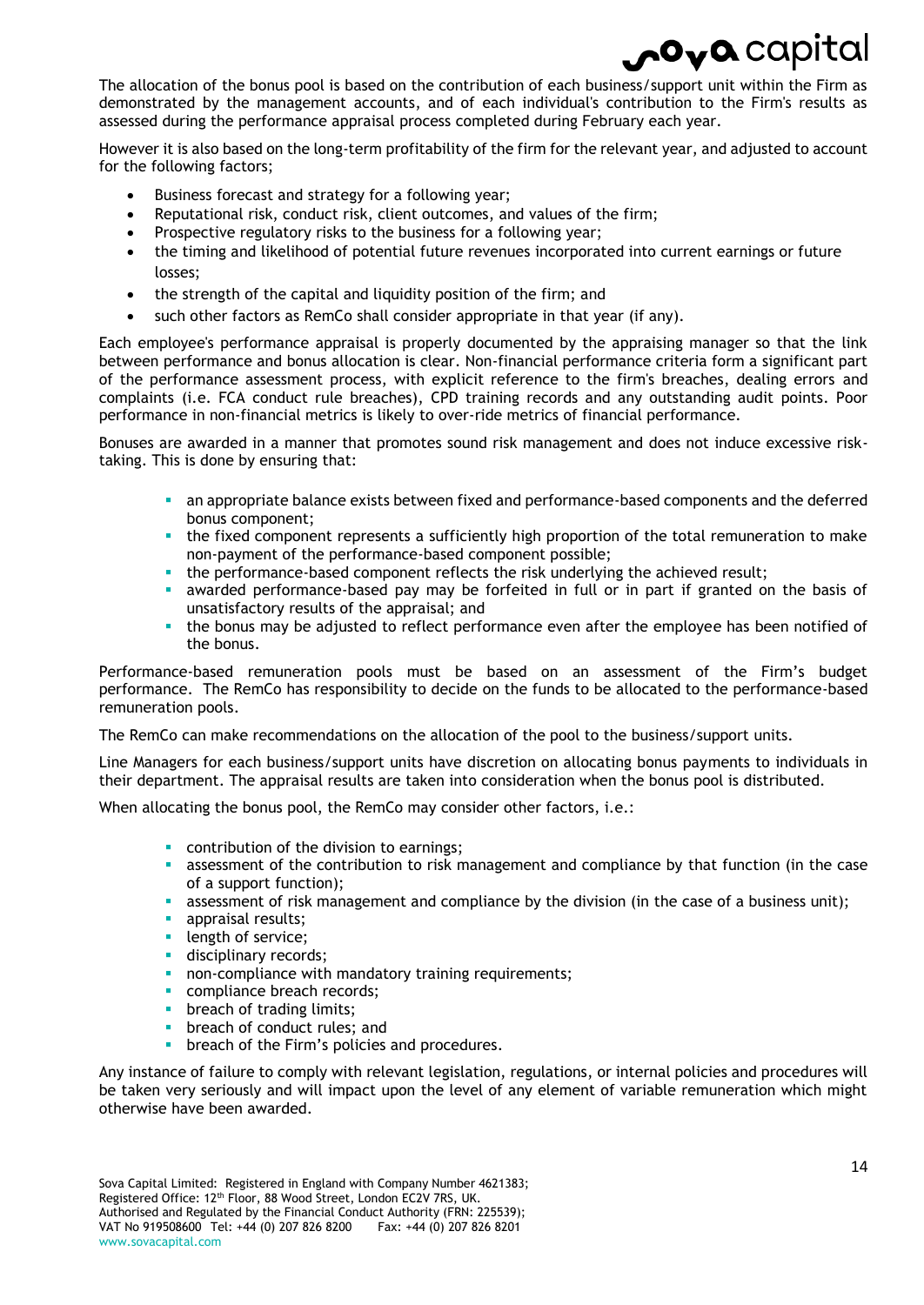Individual bonuses are calculated by HR with consideration of Company's financial results, individual performance results as well as assessment of conduct. Further to RemCo approval of the bonus pool based on the base calculations, Line Managers for each business/support units have discretion in adjusting the bonus payments to individuals in their department. The appraisal results are taken into consideration when the bonus pool is distributed. Additionally the bonus amount approved by line manager may be amended further to RemCo confirmation of the list of breaches.

The following forms of financial compensation are prohibited:

- payments from a Firm within the Sova group of companies other than SCL unless approved by the Board of SCL;
- money or cash convertible gifts or inducements (as described in Conflicts of Interest Policy); or
- bribes (further information in the Anti-Bribery and Corruption Policy).

In addition, employees are prohibited from entering into a personal hedging strategy or taking out insurance contracts against any downward adjustment to their remuneration, or any other practice that largely or wholly negates this Policy's purpose to achieve risk alignment.

Any paid work not forming part of the employee's employment contract with a member of the Sova group must be pre-approved in accordance with the Outside Business Interests Policy, found in the Compliance Policy.

Sova is aware of the UK Investment Firm Prudential Regime which comes into force for all FCA investment firms as from January 2022 and await final FCA guidance on this matter. This is expected to lead to fundamental changes to the FCAs approach on prudential standards for investment firms, including compliance with enhanced requirements around variable pay of staff classified as material risk takers.

The table below presents a breakdown for 2020 of the annual remuneration for those categories of staff whose professional activities have a material impact on the risk profile of the Company, by business area:

| <b>Business area</b>    | <b>Fixed remuneration</b> | Variable remuneration | <b>Aggregate Remuneration</b> |  |  |
|-------------------------|---------------------------|-----------------------|-------------------------------|--|--|
|                         | (5000)                    | (5000)                | (5000)                        |  |  |
| <b>Control function</b> | 2 870                     | 2054                  | 4925                          |  |  |
| <b>Trading function</b> | 4 0 1 5                   | 1949                  | 5 9 6 4                       |  |  |
| <b>Total</b>            | 6886                      | 4 0 0 3               | 10889                         |  |  |

The aggregate remuneration for 2020, for personnel whose actions have a material impact on the risk profile of the Company, (broken down by Senior Management & Executive and Non-Executive Directors and members of staff) is as follows:

| Personnel                                                                       | No. of<br>people | Fixed (\$000) | Variable (\$000) | Aggregate (\$000) |
|---------------------------------------------------------------------------------|------------------|---------------|------------------|-------------------|
| Senior<br>management<br>(including executive<br>and non-executive<br>directors) | 37 <sup>2</sup>  | 5 7 9 4       | 4 0 4 0          | 9834              |
| Other risk staff                                                                | 47               | 4 0 4 9       | 1949             | 5 9 9 8           |
| <b>Total</b>                                                                    | 84               | 9843          | 5989             | 15832             |

### <span id="page-14-0"></span>**20. Capital Requirements Directive Pillar 3 disclosure**

The following table summarises SCL's regulatory capital resources at 31 December, 2020

 $\overline{a}$ 

Sova Capital Limited: Registered in England with Company Number 4621383; Registered Office: 12th Floor, 88 Wood Street, London EC2V 7RS, UK. Authorised and Regulated by the Financial Conduct Authority (FRN: 225539);<br>VAT No 919508600 Tel: +44 (0) 207 826 8200 Fax: +44 (0) 207 826 8201 VAT No 919508600 Tel: +44 (0) 207 826 8200 www.sovacapital.com

 $2$  The number is based on Code List staff 2020 approved by the RemCo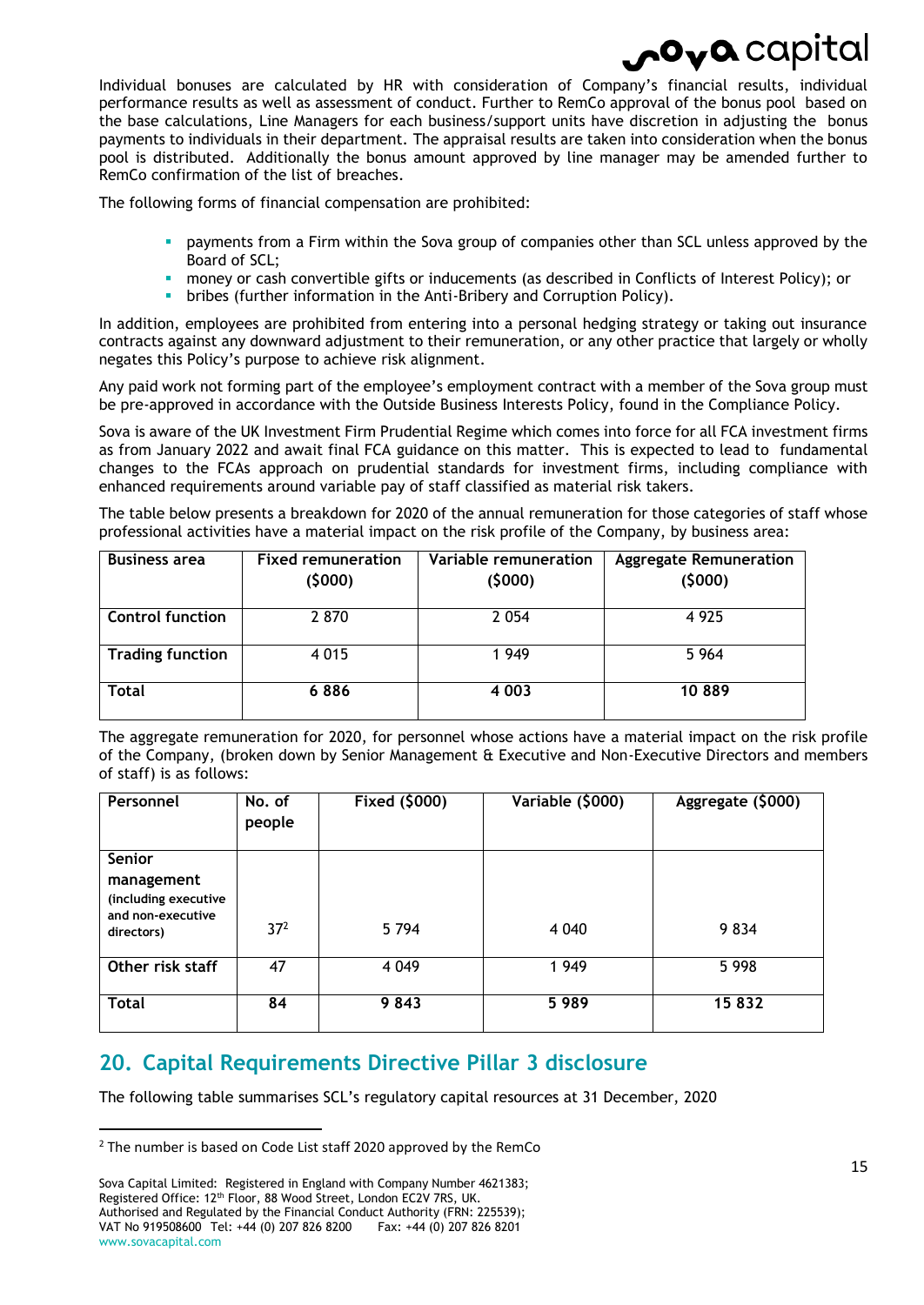| Capital Requirement Calculation Breakdown, \$000                | 2020    |
|-----------------------------------------------------------------|---------|
| Credit risk                                                     | 71 989  |
| Market risk                                                     | 62 664  |
| Operational risk                                                | 16 709  |
| Total Capital requirements under Pillar 1                       | 151 362 |
| Capital requirements for risks not fully covered under Pillar 1 | 61 301  |
| Combined Capital Buffer ("CCB")                                 | 49 193  |
| <b>Total Internal Capital Requirements and CCB</b>              | 261856  |
| Capital resources                                               | 396 316 |
| Excess over Pillar 1 requirements                               | 244 954 |
| Excess over Internal Capital Requirements and CCB               | 134 460 |

There is currently a surplus between the capital resources of the Firm and the capital requirements of the Firm as detailed above.

The information contained in this document has not been audited by the Firm's external auditors and does not constitute any form of financial statement and must not be relied upon in making any judgment on the Firm.

The Firm is subject to the disclosures under the Banking Consolidation Directive. However, it is not a member of a UK Consolidation Group and consequently does not report on a consolidated basis for accounting and prudential purposes.

### <span id="page-15-0"></span>**21. Governance**

This document was discussed at the Risk Management and Compliance Committee and further at the Board Risk and Compliance Committee. The latter formally approved the document for publishing in the Firm's website

**Further enquiries should you have any queries, please contact:**

| Steven Wooley, Compliance Officer      |
|----------------------------------------|
| Direct Line: +44 (0) 20 7826 8235      |
| E-mail: Steven. Wooley@sovacapital.com |

Sergey Evseev, Chief Risk Officer Direct Line: +44 (0) 20 7826 8218 E-mail: [sergey.evseev@sovacapital.com](mailto:sergey.evseev@sovacapital.com)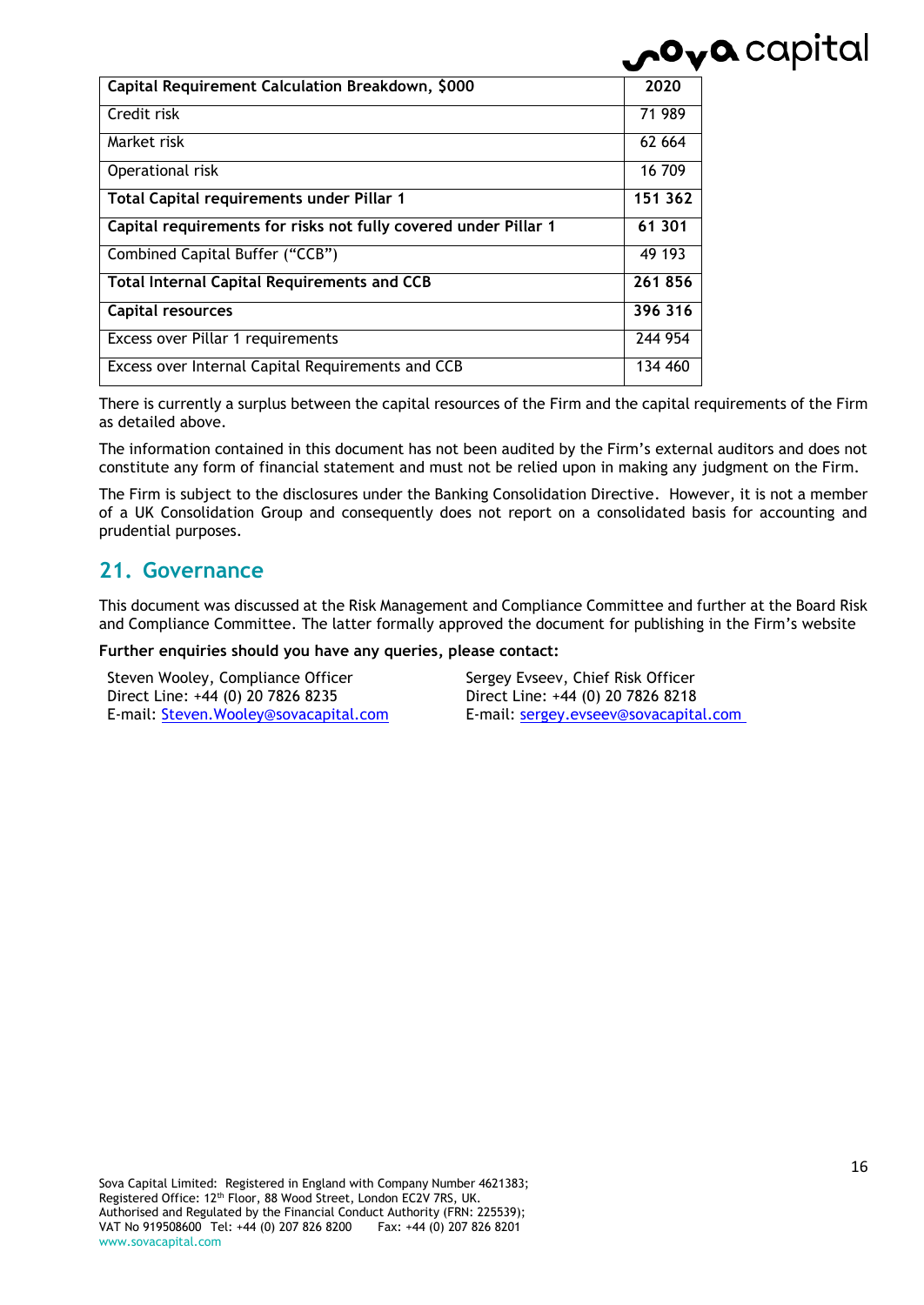

### **Annex 1 Permitted activities**

| Permission for customers type |                                                      | <b>Activity</b>            |                                                          |                                                                 |                                                         |                                              |                                           |                                                                            |                          |                                                                              |                                                  |
|-------------------------------|------------------------------------------------------|----------------------------|----------------------------------------------------------|-----------------------------------------------------------------|---------------------------------------------------------|----------------------------------------------|-------------------------------------------|----------------------------------------------------------------------------|--------------------------|------------------------------------------------------------------------------|--------------------------------------------------|
|                               |                                                      | Advising on<br>investments | Arranging<br>(bringing about)<br>deals in<br>investments | Arranging<br>safeguarding<br>and<br>administration<br>of assets | Causing<br>dematerialised<br>instructions to<br>be sent | Dealing in<br>investments as<br><u>agent</u> | Dealing in<br>investments as<br>principal | Making<br>arrangements<br>with a view to<br>transactions in<br>investments | Managing<br>investments  | Safeguarding<br>and<br>administration<br>of assets<br>(without<br>arranging) | Sending<br>dematerialised<br><b>instructions</b> |
|                               |                                                      | Eligible                   | Eligible                                                 | Eligible                                                        | Eligible                                                | Eligible                                     | Eligible                                  | Eligible                                                                   | Eligible                 | Eligible                                                                     | Eligible                                         |
|                               | <b>Certificates representing</b><br>certain security | Counterparty               | Counterparty                                             | Counterparty                                                    | Counterparty                                            | Counterparty                                 | Counterparty                              | Counterparty                                                               | Counterparty             | Counterparty                                                                 | Counterparty                                     |
|                               |                                                      | Professional               | Professional                                             | Professional                                                    | Professional                                            | Professional                                 | Professional                              | Professional                                                               | Professional             | Professional                                                                 | Professional                                     |
|                               |                                                      | Eligible                   | Eligible                                                 | Eligible                                                        |                                                         | Eligible                                     | Eligible                                  | Eligible                                                                   | Eligible                 | Eligible                                                                     |                                                  |
|                               | <b>Commodity Future</b>                              | Counterparty               | Counterparty                                             | Counterparty                                                    | Not Permitted                                           | Counterparty                                 | Counterparty                              | Counterparty                                                               | Counterparty             | Counterparty                                                                 | Not Permitted                                    |
|                               |                                                      | Professional               | Professional                                             | Professional                                                    |                                                         | Professional                                 | Professional                              | Professional                                                               | Professional             | Professional                                                                 |                                                  |
|                               | Commodity option and                                 | Eligible                   | Eligible                                                 | Eligible                                                        |                                                         | Eligible                                     | Eligible                                  | Eligible                                                                   | Eligible                 | Eligible                                                                     |                                                  |
|                               | option on commodity                                  | Counterparty               | Counterparty                                             | Counterparty                                                    | Not Permitted                                           | Counterparty                                 | Counterparty                              | Counterparty                                                               | Counterparty             | Counterparty                                                                 | Not Permitted                                    |
|                               | future                                               | Professional               | Professional                                             | Professional                                                    |                                                         | Professional                                 | Professional                              | Professional                                                               | Professional             | Professional                                                                 |                                                  |
|                               | <b>Contract for Differences</b>                      | Eligible                   | Eligible                                                 | Eligible                                                        |                                                         | Eligible                                     | Eligible                                  | Eligible                                                                   | Eligible                 | Eligible                                                                     |                                                  |
|                               | (excluding a spread bet<br>and a rolling spot forex  | Counterparty               | Counterparty                                             | Counterparty                                                    | Not Permitted                                           | Counterparty                                 | Counterparty                              | Counterparty                                                               | Counterparty             | Counterparty                                                                 | Not Permitted                                    |
|                               | contract)                                            | Professional               | Professional                                             | Professional                                                    |                                                         | Professional                                 | Professional                              | Professional                                                               | Professional             | Professional                                                                 |                                                  |
|                               |                                                      | Eligible                   | Eligible                                                 | Eligible                                                        | Eligible                                                | Eligible                                     | Eligible                                  | Eligible                                                                   | Eligible                 | Eligible                                                                     | Eligible                                         |
| Investment instruments        | Debenture                                            | Counterparty               | Counterparty                                             | Counterparty                                                    | Counterparty                                            | Counterparty                                 | Counterparty                              | Counterparty                                                               | Counterparty             | Counterparty                                                                 | Counterparty                                     |
|                               |                                                      | Professional               | Professional                                             | Professional                                                    | Professional                                            | Professional                                 | Professional                              | Professional                                                               | Professional             | Professional                                                                 | Professional                                     |
|                               | Future (excluding a                                  | Eligible                   | Eligible                                                 | Eligible                                                        |                                                         | Eligible                                     | Eligible                                  | Eligible                                                                   | Eligible                 | Eligible                                                                     |                                                  |
|                               | commodity future and a<br>rolling spot forex         | Counterparty               | Counterparty                                             | Counterparty                                                    | Not Permitted                                           | Counterparty                                 | Counterparty                              | Counterparty                                                               | Counterparty             | Counterparty                                                                 | Not Permitted                                    |
|                               | contract)                                            | Professional               | Professional                                             | Professional                                                    |                                                         | Professional                                 | Professional                              | Professional                                                               | Professional             | Professional                                                                 |                                                  |
|                               | Government and public<br>security                    | Eligible<br>Counterparty   | Eligible<br>Counterparty                                 | Eligible<br>Counterparty                                        | Eligible<br>Counterparty                                | Eligible<br>Counterparty                     | Eligible<br>Counterparty                  | Eligible<br>Counterparty                                                   | Eligible<br>Counterparty | Eligible<br>Counterparty                                                     | Eligible<br>Counterparty                         |
|                               |                                                      | Professional               | Professional                                             | Professional                                                    | Professional                                            | Professional                                 | Professional                              | Professional                                                               | Professional             | Professional                                                                 | Professional                                     |
|                               | Option (excluding a                                  | Eligible                   | Eligible                                                 | Eligible                                                        | Eligible                                                | Eligible                                     | Eligible                                  | Eligible                                                                   | Eligible                 | Eligible                                                                     | Eligible                                         |
|                               | commodity option and an<br>option on a commodity     | Counterparty               | Counterparty                                             | Counterparty                                                    | Counterparty                                            | Counterparty                                 | Counterparty                              | Counterparty                                                               | Counterparty             | Counterparty                                                                 | Counterparty                                     |
|                               | future)                                              | Professional               | Professional                                             | Professional                                                    | Professional                                            | Professional                                 | Professional                              | Professional                                                               | Professional             | Professional                                                                 | Professional                                     |
|                               | Rolling spot forex<br>contract                       | Eligible<br>Counterparty   | Eligible<br>Counterparty                                 | Eligible<br>Counterparty                                        | Not Permitted                                           | Eligible<br>Counterparty                     | Eligible<br>Counterparty                  | Eligible<br>Counterparty                                                   | Eligible<br>Counterparty | Eligible<br>Counterparty                                                     | Not Permitted                                    |

<span id="page-16-0"></span>Sova Capital Limited: Registered in England with Company Number 4621383; Registered Office: 12<sup>th</sup> Floor, 88 Wood Street, London EC2V 7RS, UK. Authorised and Regulated by the Financial Conduct Authority (FRN: 225539);<br>VAT No 919508600 Tel: +44 (0) 207 826 8200 Fax: +44 (0) 207 826 Tel: +44 (0) 207 826 8200 Fax: +44 (0) 207 826 8201 www.sovacapital.com